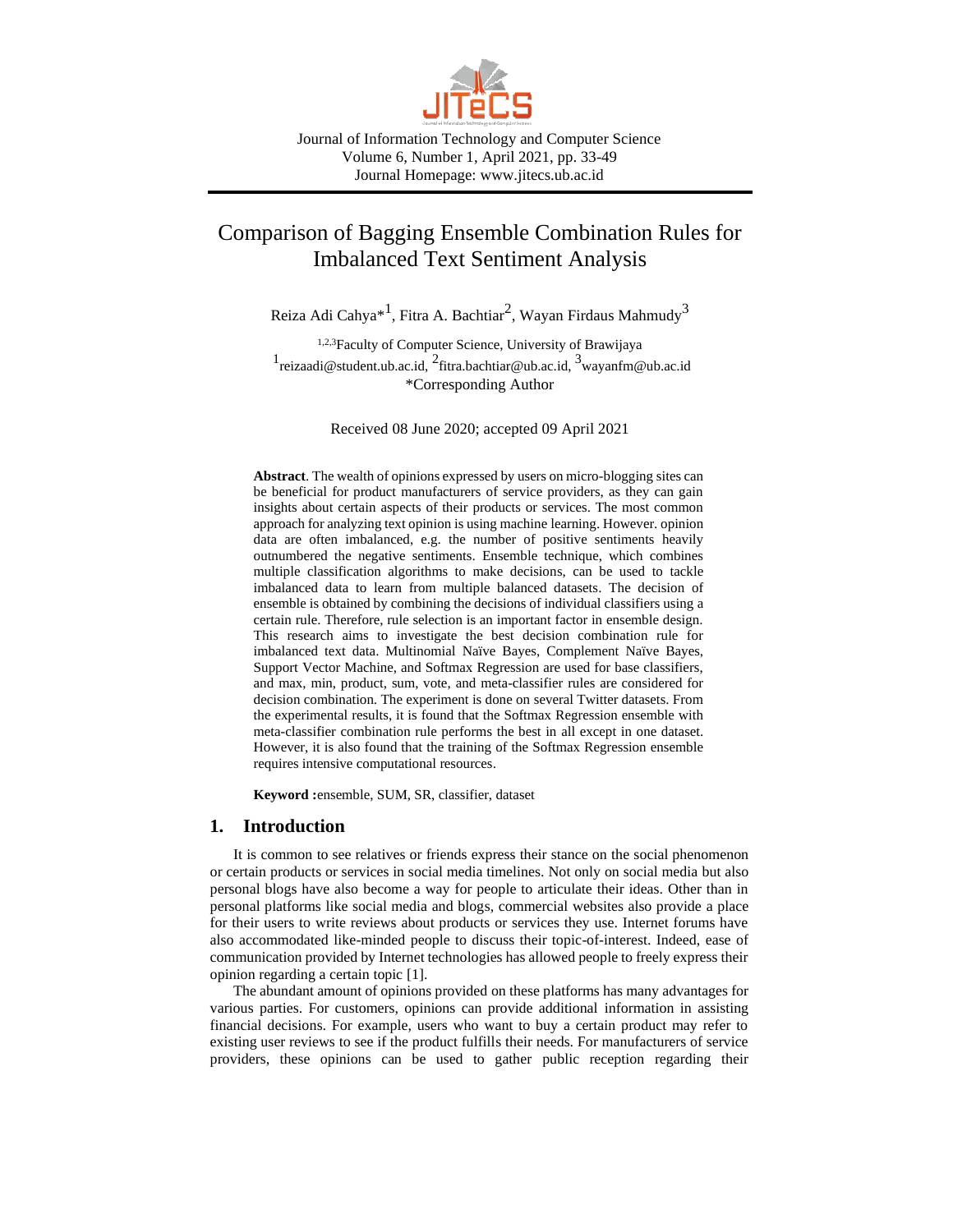products/services. Analyzing the opinions can reveal positive and negative aspect of the product, and decision makers can devise a correct measure to improve their product [2].

Analysis of opinions falls into a field of research called sentiment analysis (SA). SA deals with the recognition of one's emotion toward a certain topic, products, or phenomenon [2]. The emotion can be one's polarity, such as if one is positive toward the topic, negative, or neutral. Emotion can also be identified as expressions such as happiness, sadness, confession, etc. The analysis of sentiments can also be performed at various levels of granularity. The broadest, and the least detailed, analysis is done at the document level. Here, the whole document, that can be in the form of a blog post, news articles, or single Tweet, is classified into single sentiment. Finer levels of granularity can be performed at paragraph- and sentence-level analyses. The most detailed analysis is done at the aspect level, where each aspect word is classified into sentiment.

To perform SA at various, there are multiple approaches such as lexicon-based or machine learning-based approaches. However, the most used approach today is the use of machine learning [3]. Machine learning approaches have strived because of the abundance of the openly-available labeled dataset [1]. Machine learning approaches use various algorithms such as Support Vector Machines or Neural Networks to learn from the dataset and build a classification model to analyze the sentiment of an unknown document [4][5][6].

As with any approach, machine learning has to deal with challenges. The size of the dataset is often very big. Also, it is common for the dataset to have thousands to tenthousands of documents. Moreover, data must also be represented in some form of features to be used in machine learning algorithms. Larger documents lead to a larger number of words that need to be represented in some form of numerical data [7]. Therefore, machine learning algorithms must be able to learn from very high dimensional data.

Another important factor is that real-life data is often imbalanced [8]. In classification problems such as SA, an imbalance is a condition where a class label heavily outnumbers other class labels. For example, in product reviews, the number of positive reviews may heavily outnumber negative or neutral reviews. The presence of majority class label and minority class labels may provide difficulties for machine learning algorithms, as minority class label, which is in a smaller number of documents, may be treated as noise [4].

Multiple approaches have been proposed to handle imbalanced data. Re-sampling techniques attempt to balance the number of samples in the dataset. Balancing can be done by increasing the number of minority class samples (over-sampling) or decreasing the number of majority class samples (under-sampling) [9]. The most used methods include synthetic minority over-sampling technique (SMOTE) [10] and random under-sampling (RUS) [11]. Resampling methods are straightforward to implement [4]. However, oversampling is prone to overfitting, and under-sampling has the probability to discard important data points [12].

Another common approach is to use ensemble classifiers. Ensemble methods combine several basic classifiers to build a model with better recognition capability [4]. With the analogy of consulting several experts to get a more informed decision, a combination of several classifiers helps reduce the variance and bias of a single classifier. Multiple classifiers can also learn more complex decision boundaries that may be too difficult for a single classifier to understand. The ensemble can also break down a large imbalanced dataset into partitions of balanced subsets, building a model for each data subset [13][14].

Based on the problem of imbalanced data in real-world text datasets and ensemble methods to tackle the problem, this research aims to evaluate the effectiveness of various ensemble rules. The runtime of the classifier training phase is also examined, as multiple classifiers must be trained to form the ensemble model. In this paper, Naïve Bayes (NB) is used as classifiers because some models of NB are specifically created for text classification and have shown good results in previous studies [15][16][17][18]. Support Vector Machines (SVM) and Sofmax Regression (SR) models are also used as both are considered suitable for text processing [1][19][20].The paper is organized as follows: several ensemble methods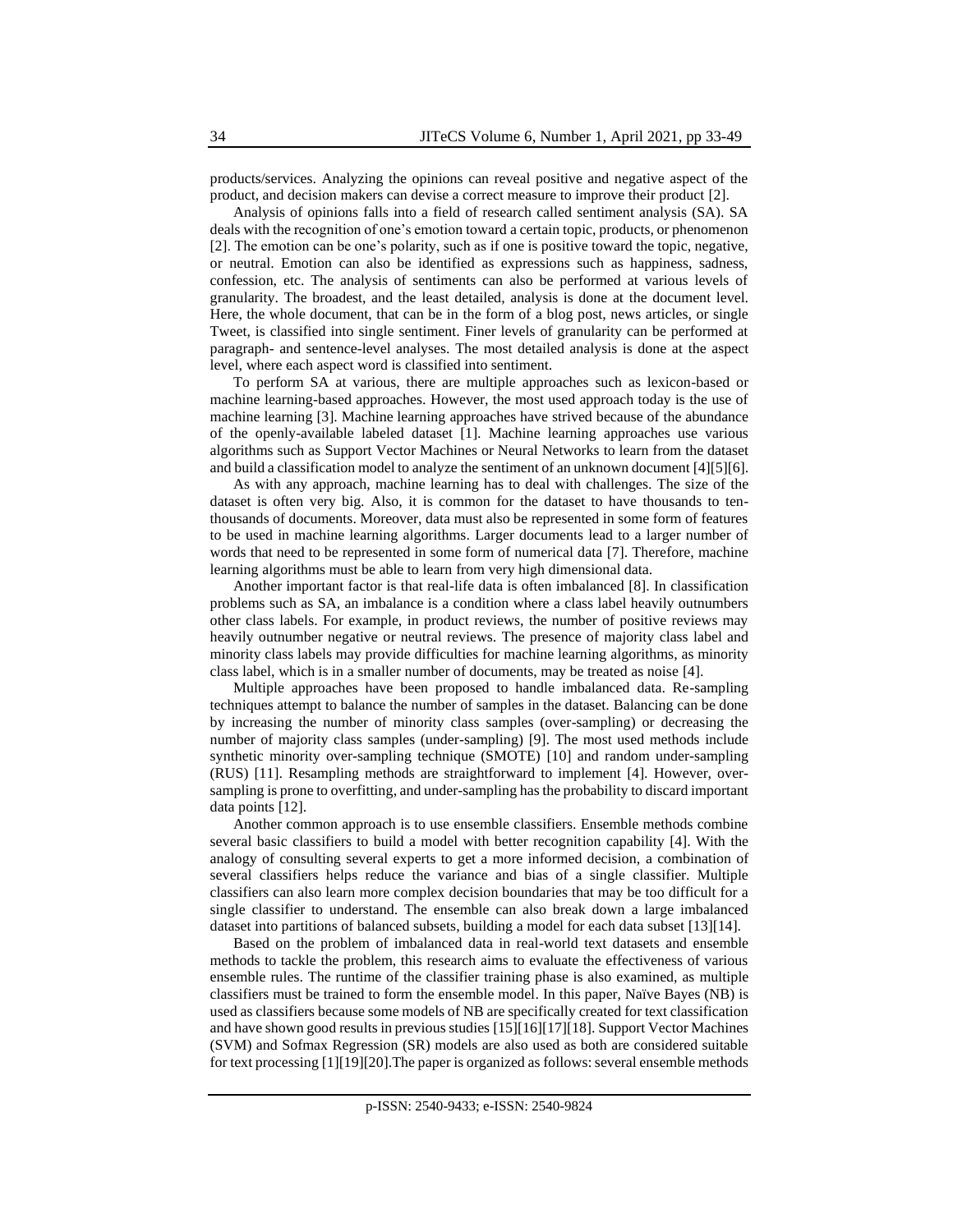are described in Section 2. The methodology used in this research is explained in Section 3. The result is discussed in Section 4 and conclusions can be found in Section 5.

## **2. Related Works**

#### **2.1 Literature Review**

In this section, several studies in the fields of ensembles, text processing, sentiment analysis, and imbalanced problems are reviewed.

Ensemble method is used alongside evolutionary search Particle Swarm Optimization (PSO) to perform sentiment analysis for two imbalanced multiclass datasets [1]. PSO is used to select text features, which includes words, part-of-speech, named entity, etc. Each particle in the swarm represents the selected feature space, which then used to train a classifier. Several top-*n* classifiers are used to construct the ensemble. PSO is used again to selectively drop classifiers from the ensemble. The method shows improvement over existing methods.

Another text processing method based on feature weighting and Naïve Bayes (NB) is proposed [21]. Feature weighting is used to alleviate the weakness of feature independence assumption of NB. The method uses correlation-based feature selection (CFS) to select features, and selected features have increased weight. The weight is used to modify the decision function and probability estimation of NB. Modified NB models Multinomial NB (MNB), Complement NB (CNB), and One-versus-all NB (combination of MNB and CNB) is used with the modified weights. The experiments are conducted on both text and non-text databases. Modified weights have been shown to improve classification results.

Evolutionary algorithm is also used to modify NB method for text classification [16]. The method converts probability estimation problem of NB into optimization problem. Differential evolution (DE) is used to find the optimal estimated conditional probability. DE is also enhanced with multi-parent and crossover methods. The proposed method is shown to perform better than classical classifiers on multiple text datasets.

Another evolutionary algorithm based on cuckoo search (CS) is also used for Twitter sentiment analysis [22]. Twitter datasets are pre-processed into features such as total number of words, negative emoji, and positive emoji. CS is used to optimize cluster centroid based on maximization of inter-class variance. After the best cluster centroid is found, the classification is carried out using *k*-means algorithm. Experiments on four Twitter datasets shows improvement compared to evolutionary algorithms such as PSO and DE.

Deep learning models is also suitable for text classification [20]. Deep learning models constructs new feature representation from sparse high-dimensional text representations such as TFIDF. The study uses deep belief network (DBN) to learn the new feature space. Softmax Regression (SR) is used to classify the learned feature representation from DBN. Initially, the DBN and SR are trained independently. Then, both models are combined and trained together to get better model. The experiment compares gradient descent and L-BFGS methods to train the network. It is found that L-BFGS perform better than gradient descent.

Ensemble method is used to classify imbalanced dataset [9]. The method chooses appropriate ensemble, feature selection, classifier, and ensemble rule for different datasets. Included ensemble methods are oversampling-based bagging, undersampling-based bagging, and AdaBoost M1. Included feature selection methods are wrapper-based PSO and filter-based fast-correlation based feature selection (FCBF). Used classifiers are C4.5, SVM, radial basis neural network (RBF-NN), data gravitation classifier (DGC), and *k*-nearest neighbor (KNN). The combination of methods is then selected based on the number of samples, number of classes, number of features, and the imbalance rate. The proposed method shows better performance than existing ensemble methods on a small database.

An ensemble method with modified rules is also introduced [14]. The ensemble method splits the dataset using two schemes i.e., splitbal and clusterbal. Splitbal creates multiple balanced datasets by splitting data randomly, while clusterbal uses clustering. The modified ensemble rules incorporate the distance of test sample to the training samples, assigning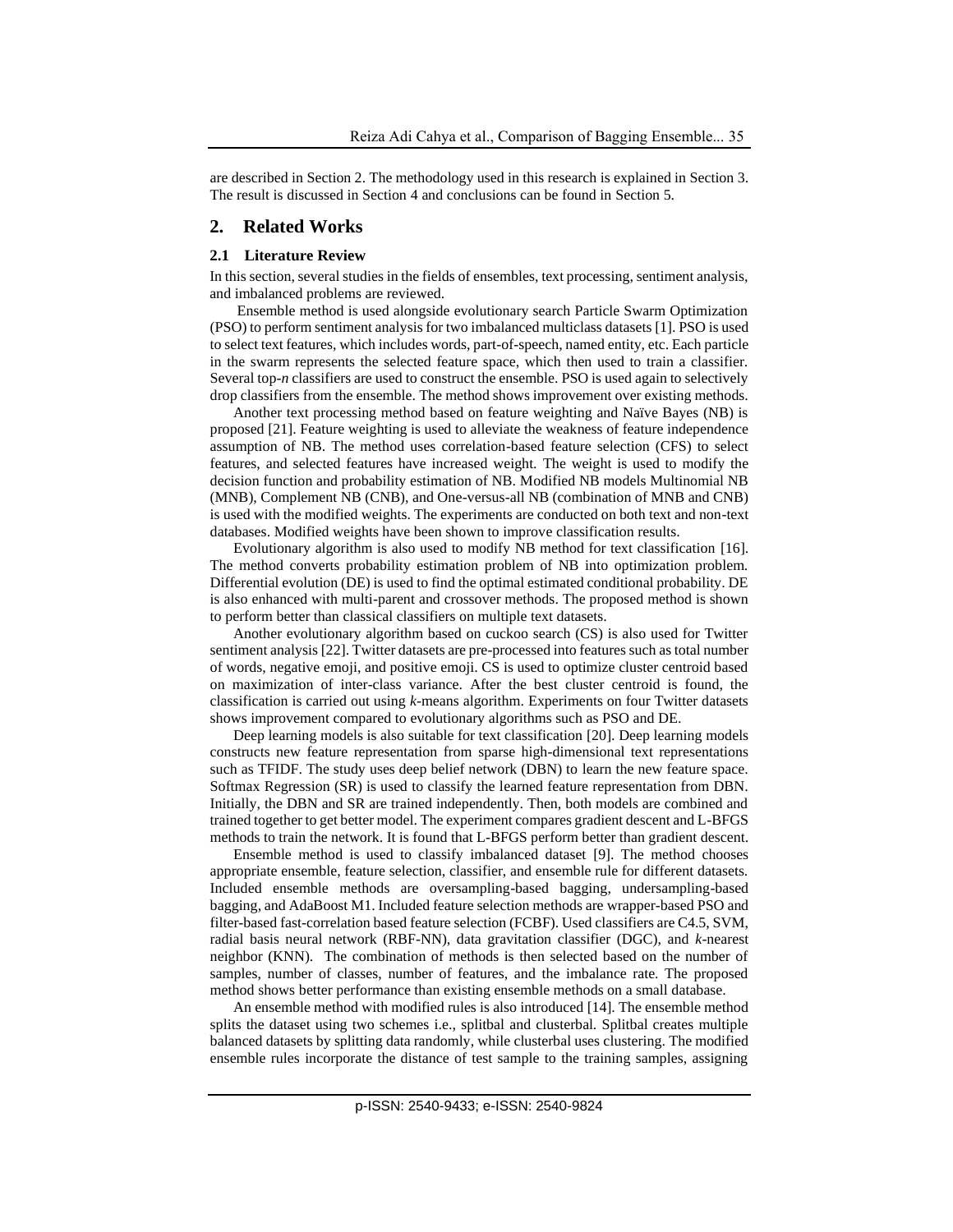higher weight to classifier with nearer samples. Experiments on non-text datasets shows that splitbal performs better more often than clusterbal and other ensemble methods, and modified max rule is often the best combination rule for the ensembles.

#### **2.2 Bagging Ensemble**

Breiman's Bagging (bootstrap aggregating) [23] is the simplest ensemble model and very easy to implement. Each model in the bagging ensemble is trained using a fraction of data and/or feature subset from the dataset. As every model is independent of each other, it can also be trained in parallel [4]. The pseudocode of bagging can be viewed in Procedure 1.

The classification of a new test sample of the ensemble is determined by combining the decision of classifiers (i.e., the scores of new samples belonging to certain class). The possible combination rules are max rule, min rule, product rule, sum rule, and majority vote [14] or with meta-classifier [24]. The formulations of combination rules are listed in [Table](#page-3-0)  [1,](#page-3-0) with  $S_{ic}$  refers to normalized score for class c in classifier  $f_i$  and  $R_c$  refers to the ensemble score of class c. The 1( $c = v_i$ ) operator has value of 1 if the specified condition is fulfilled, and 0 if not. The final decision is the class with the highest  $R_c$ .

#### **2.3 Multinomial Naïve Bayes**

Multinomial Naïve Bayes (MNB) is one of the state-of-the-art Naïve Bayesian models for text classification, with the other being complement naïve Bayes (CNB) [17]. MNB is an NB model that allows for term frequency vector representation. MNB classifies test document  $\mathbf{x} = [x_1, x_2, ..., x_m]$  using decision function written in Equation [\(1\)](#page-3-1),

$$
f(x) = \underset{1 \le c \le k}{\operatorname{argmax}} [\sum_{i=0}^{m} x_i \log P(t_i|c)] \tag{1}
$$

where  $k$  is the number of classes in the dataset,  $x_i$  is the term frequency for *i*-th word in document  $x$  m is the size of the dictionary, and  $\log P(t_i|c)$  is the conditional probability of term  $i$  given class  $c$ . The conditional probability is computed in Equation [\(2\)](#page-3-2)

<span id="page-3-2"></span><span id="page-3-1"></span>
$$
P(t_i|c) = \frac{1 + \sum_{j=1}^{m} x_{ji} 1(c_j = c)}{m + \sum_{i=1}^{m} \sum_{j=1}^{n} x_{ji} \delta(c_j = c)}
$$
(2)

where  $n$  is the total number of documents. Eq. [\(2\)](#page-3-2) calculates the sum of the frequency of term  $i$  in all documents belonging to class  $c$ , divided by the sum of frequencies of all terms in all documents belonging to class  $c$  (smoothing is applied to avoid division by zero).

**Procedure 1** Bagging **Input:** Sequence of samples S, learning algorithm  $WeakLearn$ , number of classifiers  $N_{clf}$ 1. **For**  $t = 1, 2, ..., N_{clf}$  **do** 2.  $S_t$  = select random subset of training data and/or feature space from S.<br>  $\ddot{S}_t$  = train *WeakLearn* using S. 3.  $f_t = \text{train } WeakLearn \text{ using } S_t$ <br>4. Add  $f_t$  to ensemble 4. Add  $f_t$  to ensemble **5. End for Output:** Ensemble of classifiers  $f_1, f_2, ..., f_{N_{clf}}$ 

| Fig. 1 Pseudocode for Bagging                          |  |  |
|--------------------------------------------------------|--|--|
| <b>Table 1. Combination Rules for Bagging Ensemble</b> |  |  |

<span id="page-3-0"></span>

| Rule    | <b>Score for Each Class</b>                  | <b>Description</b>                            |
|---------|----------------------------------------------|-----------------------------------------------|
| Max     | $R_c = \arg \max_{0 \le i < N_{clf}} S_{ic}$ | Score of each class is the highest normalized |
|         |                                              | score from all classifiers                    |
| Min     | $R_c = \argmin_{0 \le i < N_{clf}} S_{ic}$   | Score of each class is the lowest normalized  |
|         |                                              | score from all classifiers                    |
| Product | $R_c = \prod_{i=0}^{N_{clf}} S_{ic}$         | Score of each class is the product of         |
|         |                                              | normalized scores of all classifiers          |
| Sum     | $R_c = \sum_{i=0}^{N_{clf}} S_{ic}$          | Score of each class is the sum of normalized  |
|         |                                              | scores of all classifiers                     |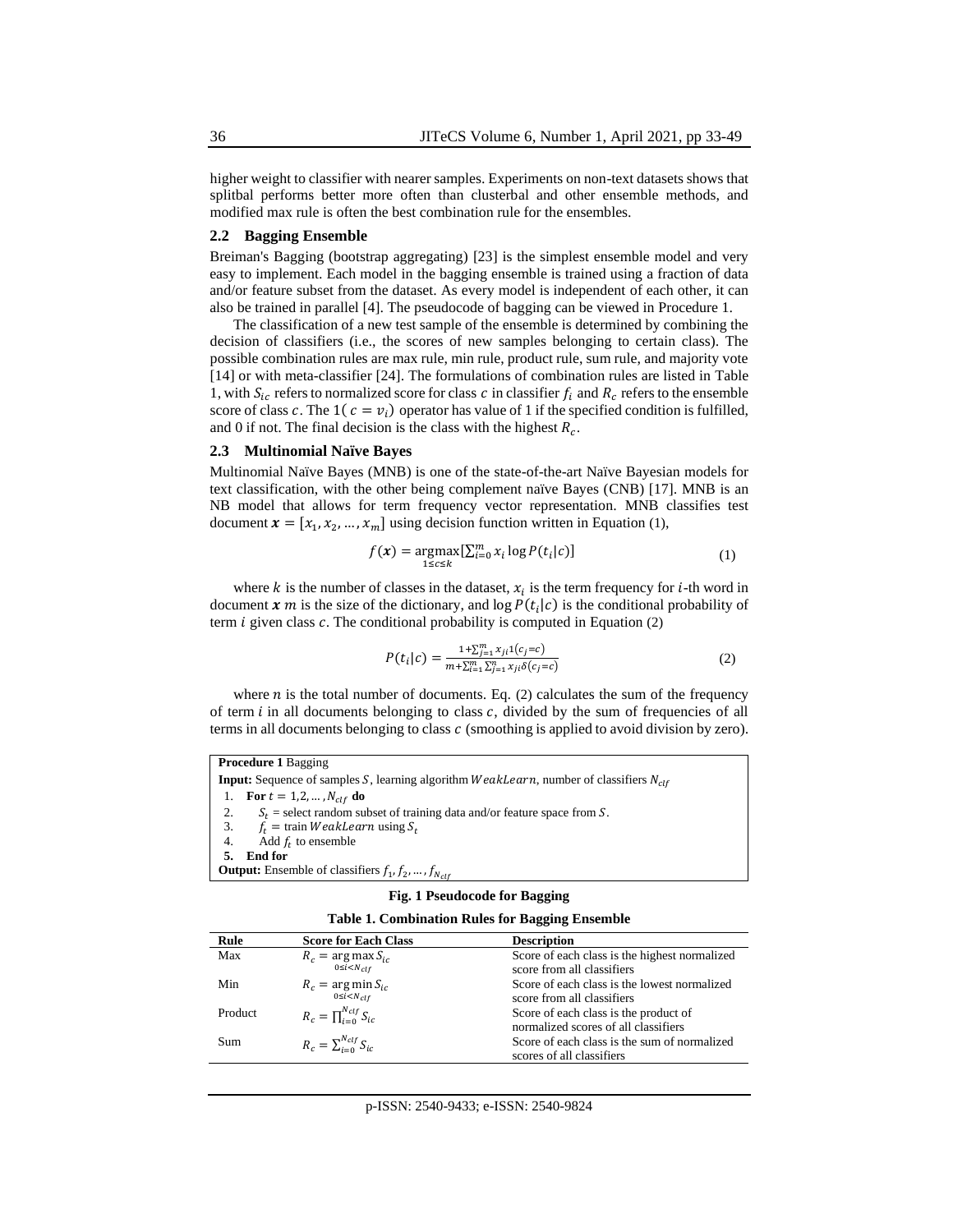| Rule | <b>Score for Each Class</b>                                                               | <b>Description</b>                                                                               |
|------|-------------------------------------------------------------------------------------------|--------------------------------------------------------------------------------------------------|
| Vote | $R_c = \sum_{i=0}^{N_{clf}} 1(c = v_i),$<br>$v_i$ = class with the highest score in $f_i$ | Each class gets one vote if it is the class with<br>the highest normalized score in a classifier |
| Clf  | ۰                                                                                         | Train a meta-classifier using the scores of<br>each classifier in the ensemble.                  |

#### **2.4 Complement Naïve Bayes**

CNB is another NB state-of-the-art model that can be used for text classification [25]. CNB uses term frequencies to calculate probabilities like MNB. CNB, however, calculates conditional probabilities using the complement of class  $c(\bar{c})$ , i.e. all classes other than c.

The decision of CNB is written in Equation [\(3\)](#page-4-0). It should be noted that the decision function of CNB differs from MNB, as CNB chooses the class that has the smallest score (using the minus sign).

<span id="page-4-0"></span>
$$
f(\mathbf{x}) = \underset{1 \le c \le k}{\text{argmax}} \left[ -\sum_{i=0}^{m} x_i \log P(t_i | \bar{c}) \right]
$$
 (3)

 $P(t_i|\bar{c})$  is the conditional probability of term *i* given all classes other than *c*. It is calculated using Equation [\(4\).](#page-4-1)

<span id="page-4-1"></span>
$$
P(t_i|\bar{c}) = \frac{1 + \sum_{j=1}^{m} x_{ji} 1(c_j \neq c)}{m + \sum_{i=1}^{m} \sum_{j=1}^{n} x_{ji} \delta(c_j \neq c)}
$$
(4)

#### **2.5 Linear Support Vector Machine**

Stochastic Gradient Descent (SGD)-based methods are suitable classification models for large-scale learning such as text classification [26]. SGD classifier has a decision function  $f_{w}(x)$  that is parameterized by weights W. The weights W are chosen so that they minimize a loss function  $L(W; x_i, y_i)$  over given dataset  $S = [(x_1, y_1), ..., (x_n, y_n)]$ . The value of  $W$  is gradually updated based on the gradient of the average loss function on dataset . Gradient descent becomes stochastic when only a small fraction of the dataset is used to estimate the gradient . The model of linear SGD classifier can be viewed in [Fig. 2.](#page-5-0) Inputs  $x_1, x_2, x_3, \ldots, x_n$  is the features of the test data x. Weights W is used to with the input to btain classifier outputs  $s_1$  through  $s_k$ , where k represents the number of classes. Linear Support Vector Machine (SVM) can be formulated as an SGD classifier using the multiclass hinge loss as the loss function. Additionally, SVM also uses L2 regularization into the loss function to prevent overfitting of the model.

Performing the training of SVM model requires updating the weight values. Initially the weight values are set randomly. Then, a subset of the dataset (a batch) is selected randomly an is used to calculate the value of the loss function. Value of the loss function is used to get the gradient of currently trained batch. Then the weights are updated based on the gradient and the learning rate. The weight update process is repeated after a certain number of iterations. After the training is complete, test data sample can be classified based on the class with the highest score  $(s_1, s_2, ..., s_k$  in [Fig. 2\)](#page-5-0).

#### **2.6 Softmax Regression**

Another model for large-scale text classification is the Softmax Regression (SR) model [20], [27]. Softmax regression is the multi-class generalization of the Logistic Regression model. Like SVM, it is parameterized by weight matrix  $W$ , and can be optimized using SGD procedure to minimize its loss function. Unlike SVM that use hinge loss, SR uses the crossentropy (CE) loss with the L2 regularization. CE loss causes the output of the classifier to be the probability estimate of a data sample  $x$  belonging to certain class  $c$ . In other words, the value of  $s_c$  in [Fig. 2](#page-5-0) is  $s_c = p(y = c | x)$ . Based on the properties of probability,  $s_1, s_2, \ldots, s_k$  all are in the range of [0,1] and the sum of all scores equals to 1.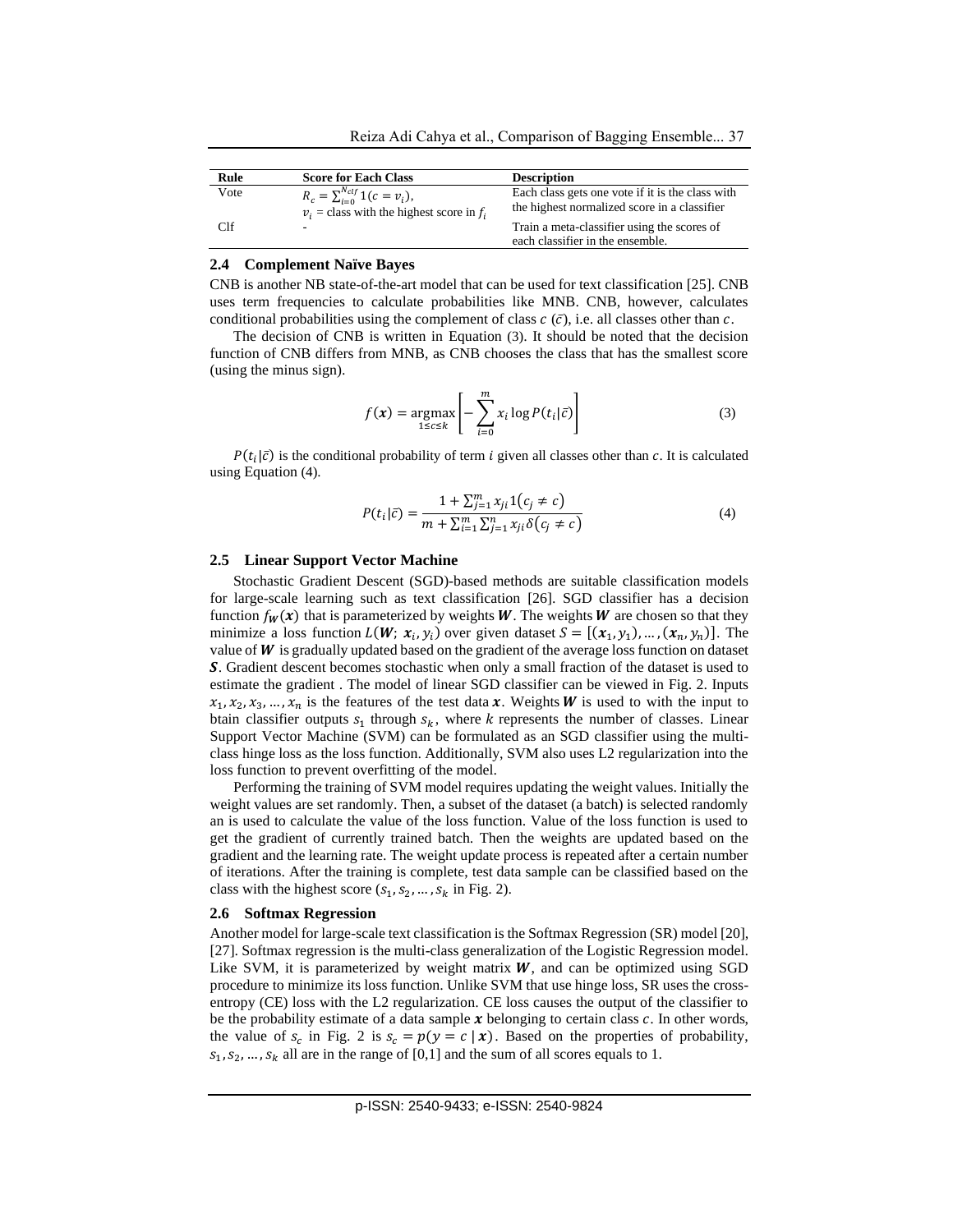

**Fig. 2 Linear Classifier Model**

# <span id="page-5-0"></span>**3. Methodology**

In this section the methodology of the research is explained. The overall process of the classification process is illustrated in [Fig. 3.](#page-5-1) Initially, the imbalanced dataset is partitioned into multiple balanced subsets. Then, each balanced subset is used to train a classifier to create the models inside the ensemble. New test sample is classified using all models in the ensemble, each producing classifier results. All results are combined using a certain combination rule to obtain final classifier decision. The rest of this section explain the dataset, classification process, performance evaluation and implementation details.

#### **3.1 Dataset Description**

To perform the comparison of combination rules, experiments are carried out on several publicly-available datasets. Each dataset differs in the number of classes/sentiments and the imbalance ratio (IR). IR is the ratio between majority and minority class. The data distribution and the IR of each dataset can be seen in [Table 2.](#page-6-0)

The brief explanation of each dataset is as follows:

- 1. Twitter-sanders-apple2<sup>1</sup>: binary classification (positive and negative) Twitter dataset.
- 2. Twitter-sanders-apple3<sup>2</sup>: the first dataset augmented with a neutral class.



**Classifier Decision** 

**Fig. 3 Imbalanced Dataset Classification Using Ensemble**

<span id="page-5-1"></span><sup>1</sup> http://boston.lti.cs.cmu.edu/classes/95-865-K/HW/HW3/

<sup>2</sup> http://boston.lti.cs.cmu.edu/classes/95-865-K/HW/HW3/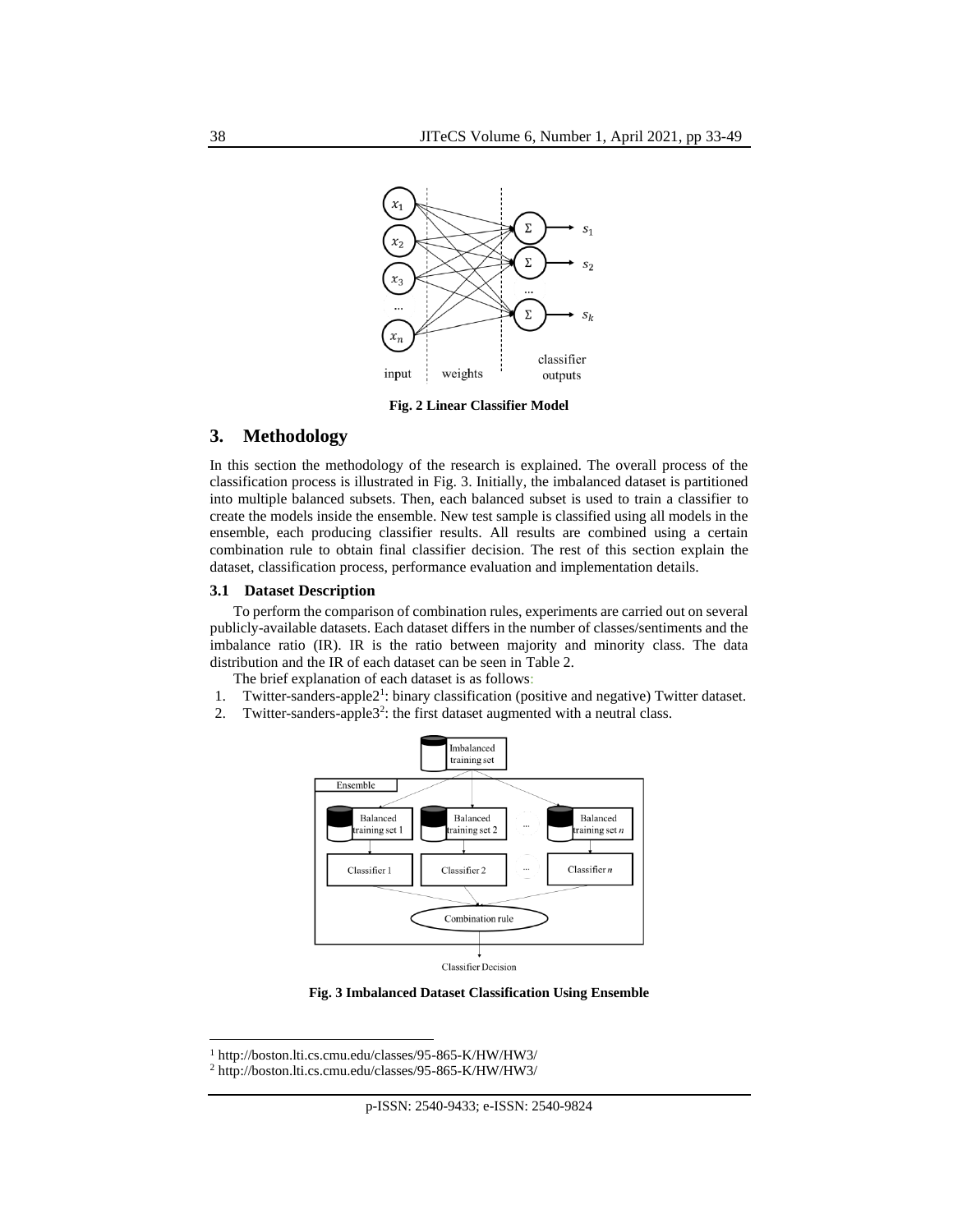<span id="page-6-0"></span>

|                | таріс з різнірацон от ніс слаз парсіз |                 |                |                 |                          |       |       |
|----------------|---------------------------------------|-----------------|----------------|-----------------|--------------------------|-------|-------|
| <b>Dataset</b> | <b>Verv</b><br>negative               | <b>Negative</b> | <b>Neutral</b> | <b>Positive</b> | Verv<br>positive         | Total | IR    |
| Apple2         |                                       | 313             | ۰              | 159             |                          | 472   | 1.97  |
| Apple3         |                                       | 313             | 499            | 159             | -                        | 971   | 3.14  |
| Testdata       |                                       | 176             | 138            | 180             |                          | 494   | 1.30  |
| Airline        |                                       | 9159            | 3052           | 2353            | $\overline{\phantom{0}}$ | 14564 | 3.89  |
| Self-driving   | 110                                   | 685             | 4245           | 1444            | 459                      | 6943  | 38.59 |

**Table 2 Distribution of the Class Labels**

3. Testdata-manual<sup>3</sup>: three-class dataset with fairly balanced classes.

4. Airline<sup>4</sup>: three-class dataset with a large amount of data.

5. Self-driving<sup>5</sup>: extremely imbalanced five-class dataset. There are tweets labeled with 'not relevant' in the original dataset. These tweets are not used in the experiment.

# **3.2 Text Preprocessing**

For the tweets to be used in classification with the ensemble method, they need to be cleaned using a series of preprocessing steps. The preprocessing steps aim to standardize the tweet text. After the tweets are preprocessed, the numerical features can be extracted and the dataset is ready to be used in classification.

In this research, the performed preprocessing steps are:

- 1. The tweets are transformed into lower-case.
- 2. Contractions are expanded e.g. 'they're' to 'they are'.
- 3. Twitter usernames beginning with  $\hat{a}$  are removed.
- 4. URL (starting with https://) in tweets are replaced with string 'url' to prevent links from being converted into terms.
- 5. Hashtags are removed.
- 6. Non-alphabetic characters and additional whitespaces are removed from the tweets.
- 7. Words in tweets are lemmatized into the base form e.g. 'driving' to 'drive'.
- 8. Stop-words are removed.

After preprocessing, the numerical features can be extracted using term frequency TF weighting. The extracted TF features are then normalized such that the maximal absolute value of each word/feature will be 1.0. This normalization scheme ensures the sparsity of the data as a sparse data format is crucial to minimize the running time of the classifiers.

#### **3.3 Classification with Bagging Ensemble**

The dataset with TF-IDF features must be split into training and testing data using a 4-fold cross-validation method. The training is used to create the ensemble model, and consists of 75% instances of the dataset. The testing data is used to validate the performance of the trained ensemble model and consists of 25% instances of the dataset.

The training data are then further partitioned to create multiple classifier models that make up the ensemble. SplitBal [14] method is used to create multiple class-balanced partitions. The original SplitBal method was intended for a binary classification problem. To extend the method to a multi-class classification problem, first the minority class is determined to be the class with the least number of instances, e.g. the very negative class. Then, other classes are split into bins that have the same number of instances as the minority class. The number of created partitions equals the ratio between the number of instances in the majority class and minority class. In other words, the number of classifiers in the ensemble equals to the imbalance rate (IR) of the dataset. IR is the ratio between the amount of data in the class with most samples and amount of data in the class with least samples.

<sup>3</sup> http://help.sentiment140.com/for-students/

<sup>4</sup> https://www.kaggle.com/crowdflower/twitter-airline-sentiment

<sup>5</sup> https://www.kaggle.com/c/twitter-sentiment-analysis-self-driving-cars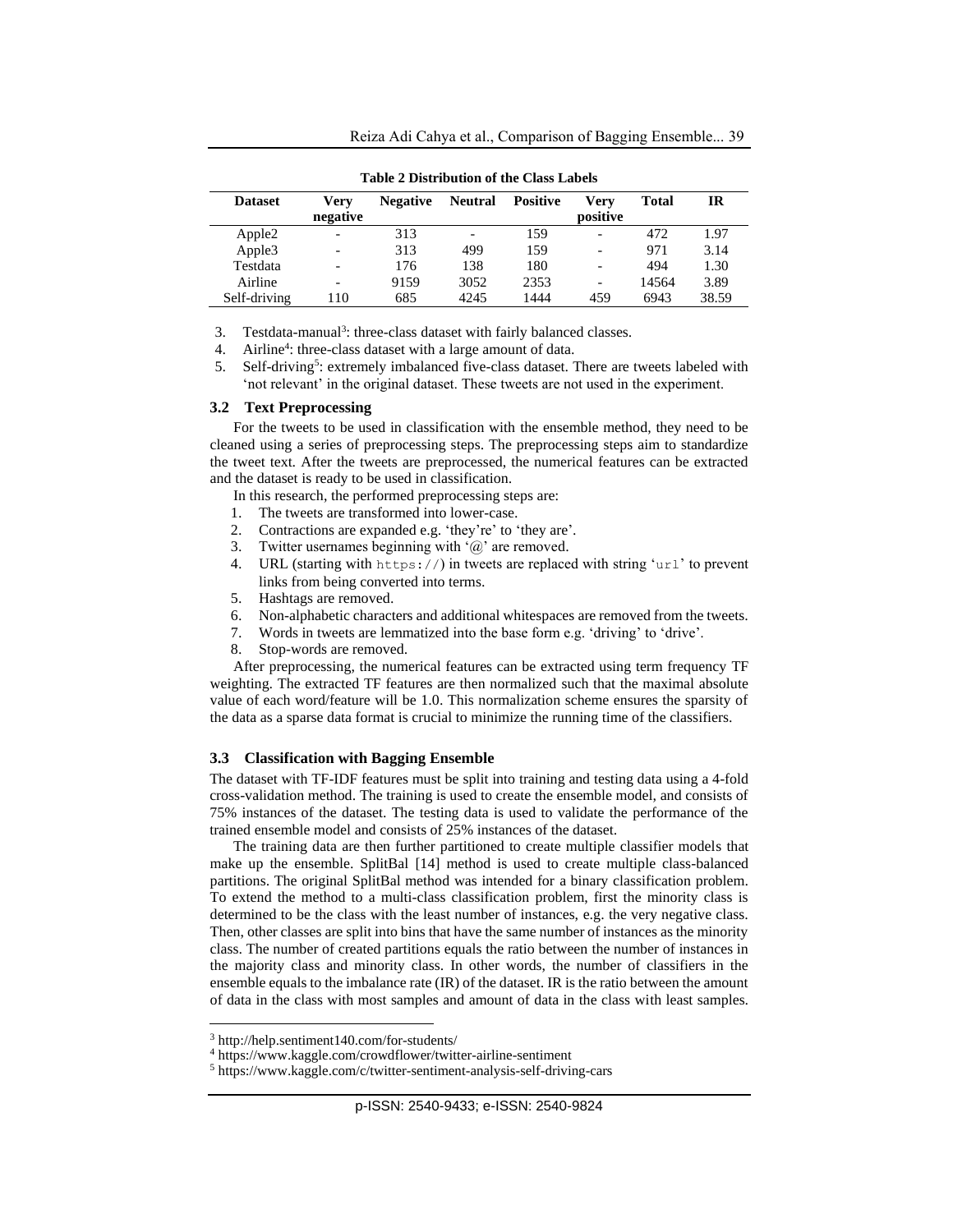Hence, the according to [Table 2,](#page-6-0) ensemble for apple2 uses 2 classifiers, ensemble for apple3 uses 4 classifiers, testdata uses 2 classifiers, and self-driving uses 39 classifiers (IR numbers are rounded up). The ensemble is constructed using the same classifier. The meta-classifier also uses the same classifier as the ensemble members.

The created partitions are used to train individual classifiers. In this research, the ensemble is trained with classifiers of the same type, and there are four types of classifiers to be considered. The four classifiers are MNB, CNB, SVM, and SR. The MNB and CNB models do not have user-defined hyper-parameters. The SVM and SR have several parameters, i.e., learning rate/step size  $\eta$ , number of iterations Niter, regularization parameter  $\lambda$ . Grid search is used to find the best parameter for each rule. For grid search, SVM and SR use a batch size of 256. Additionally, data scaling is also treated as a parameter. The values of the parameters in the grid search are presented i[n Table 3.](#page-7-0)

Additionally, the classifier scores for MNB, CNB, and SVM needs to be adjusted. The combination rules presented in [Table 1](#page-3-0) requires classifiers to produce scores for each class given test data  $x$ . The scores need to be in the range of  $[0, 1]$  and all scores must sum to 1. However, only SR inherently supports producing normalized scores for each class, while other classifiers only produce raw scores for each class. Therefore, an additional step is taken to normalize the outputs of MNB, CNB, and SVM classifiers. The softmax function is a common method to normalize the raw scores [13]. The raw and normalized scores for NB classifiers are described in [Table 4.](#page-8-0) The normalization process of the SVM classifier is illustrated in [Fig. 4.](#page-8-1) It should be noted that normalized scores for NB and SVM are not probability estimates, as NB and SVM are known to be uncalibrated classifiers [28].

#### **3.4 Performance Evaluation**

To evaluate the classification model, F1 measure is used. F1 can be used in a multi-class classification problem using the macro-averaging [29]. The F1 score for a binary problem is formulated in [\(5\)](#page-7-1). The macro-averaging of F1 is shown in [\(6\)](#page-7-2). Macro-averaging is calculated by treating a class as a positive sample and other classes as negative. The process is repeated for each class as the positive class, and the F1-macro score is averaged from all individual F1scores.

$$
F1 = \frac{2 \times precision \times recall}{precision + recall}
$$
 (5)

<span id="page-7-2"></span><span id="page-7-1"></span>
$$
F1_{macro} = \frac{1}{K} \sum_{0 \le i \le K} F1_i
$$
 (6)

The stratified 4-fold cross-validation method is used in this research. Four partitions with similar class distribution are created. Three partitions are used as training to create the ensemble model. The remaining partition is used as testing data to validate the performance of the ensemble using the F1-macro score. The process is repeated so that all partition is used as testing data and F1-macro scores for four folds are obtained. The overall performance of the ensemble is the average F1-macro from 4-folds.

**Table 3. Parameters for Grid Search**

<span id="page-7-0"></span>

| <b>Categories</b> | <b>Parameters</b>                  | <b>Values</b>            |
|-------------------|------------------------------------|--------------------------|
| Preprocessing     | Data scaling                       | TRUE, FALSE              |
| <b>MNB/CNB</b>    |                                    | $\overline{\phantom{a}}$ |
|                   | Batch size                         | 256                      |
| SVM/SR            | Learning rate $\eta$               | 0.001, 0.01, 0.1, 1      |
|                   | Number of iterations Niter         | 500, 1000, 2000          |
|                   | Regularization parameter $\lambda$ | le-7, 1e-6, 1e-5, 1e-4   |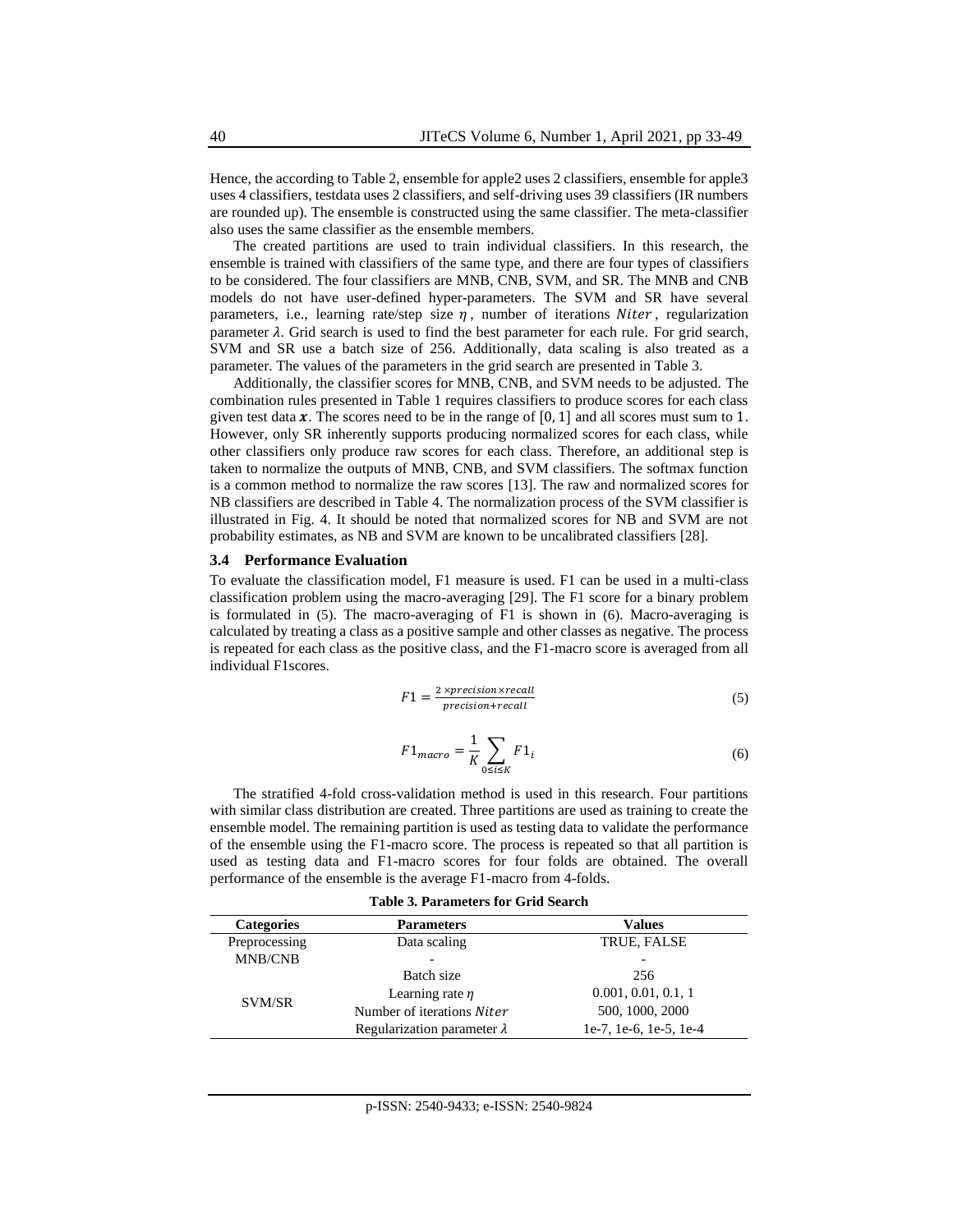<span id="page-8-0"></span>

|            | Table 4. INTHRAILEAU DE CLASSIFIEL SCOTES IOL IND CLASSIFIELS |                                            |
|------------|---------------------------------------------------------------|--------------------------------------------|
| Classifier | Raw score for class c                                         | <b>Normalized Score</b>                    |
| <b>MNB</b> | $s_c = \sum_{i=0}^{m} x_i \log P(t_i c)$                      | $\frac{\exp(s_c)}{\sum_{i=1}^k \exp(s_i)}$ |
| <b>CNB</b> | $s_c = -\sum_{i=0}^{m} x_i \log P(t_i \bar{c})$               | $exp(s_c)$<br>$_{-1}$ exp( $s_i$ )         |
|            | $\chi_1$                                                      |                                            |

**Table 4. Normalization of Classifier Scores for NB Classifiers**



**Fig. 4 Normalized Classifier Output for SVM**

#### <span id="page-8-1"></span>**3.5 Implementation Details**

The experiments are executed in Python 3.6.5 environment on top of Windows 10 system with Inter® Core<sup>™</sup> i5-7200U CPU 2.5 GHz processor. The packages numpy and scipy.sparse are used for dense and sparse matrix computations, respectively. nltk is used for lemmatization, and sklearn is used for 4-fold CV and evaluation of the models.

## **4. Results and Discussion**

#### **4.1 Classification Results**

The results of the experiments are presented in this section. The summary of the classification results is presented in [Table 5.](#page-8-2) For each dataset, the results of the bestperforming parameters for each classifier-rule combination are presented. Additionally, the base, non-ensembled classifier is also presented (model with '-' value in rule column) to decide whether the ensemble methods improve the original classifier.

The results from Twitter-sanders-apple2 dataset are presented in [Table 6.](#page-9-0) It is divided into groups for each classifier. The italicized entry represents the base classifier, while the bold-faced entry represents the best performing classifier in its group.

The results show that for Naïve Bayesian methods, the ensemble models can improve the recognition ability of the base classifier, regardless of the rule. The best performing rule is the 'clf' (meta-classifier) rule for MNB. MNB models are known to be unsuitable for imbalanced class problems [25]. The ensemble model allows MNB to alleviate this problem by dividing the dataset into partitions of equal distribution between classes [14]. For CNB, all ensemble rules also improve the performance of the base classifier.

<span id="page-8-2"></span>

|                        | TWOTE C DEMINISH TO CHRODITION CON TECHNIC |                        |
|------------------------|--------------------------------------------|------------------------|
| <b>Database</b>        | <b>Best rule</b>                           | <b>Best classifier</b> |
| twitter-sanders-apple2 | Meta-classifier                            | Softmax Regression     |
| twitter-sanders-apple3 | Meta-classifier                            | Softmax Regression     |
| testdata-manual        | Meta-classifier                            | Softmax Regression     |
| airline                | Meta-classifier                            | Softmax Regression     |
| self-driving           | Non-ensemble (single classifier)           | Softmax Regression     |

**Table 5 Summary of Classification Results**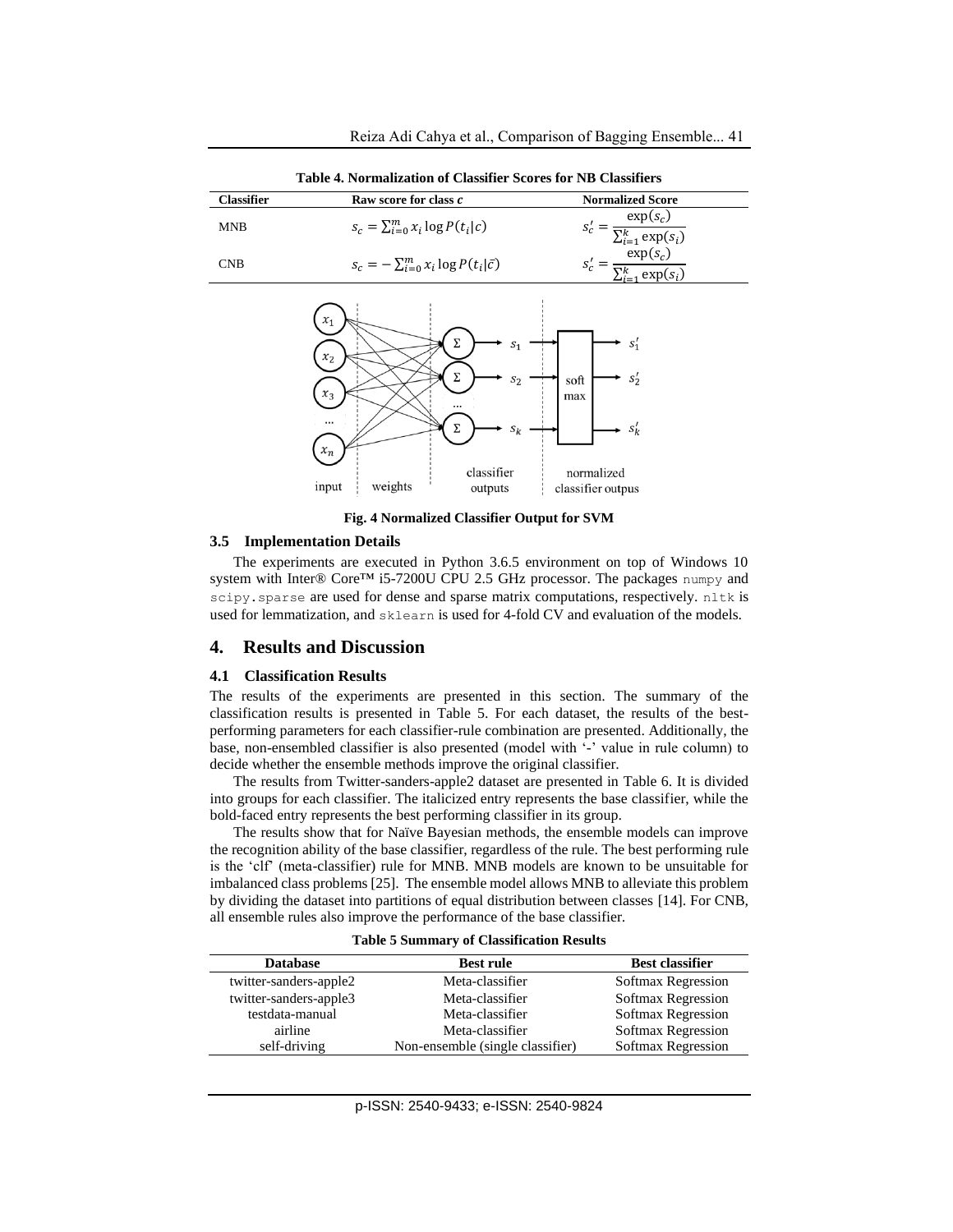**Table 6. Classification Results for Twitter-sanders-apple2 Dataset**

<span id="page-9-0"></span>

| classifier | scaling      | <b>Parameter</b>                              | rule          | f1-macro |
|------------|--------------|-----------------------------------------------|---------------|----------|
| MNB        | <b>FALSE</b> |                                               |               | 74.21343 |
| <b>MNB</b> | <b>TRUE</b>  |                                               | max           | 76.81697 |
| <b>MNB</b> | <b>TRUE</b>  |                                               | min           | 76.81697 |
| <b>MNB</b> | <b>TRUE</b>  |                                               | product       | 76.81697 |
| <b>MNB</b> | <b>TRUE</b>  |                                               | sum           | 76.81697 |
| <b>MNB</b> | <b>FALSE</b> |                                               | vote          | 77.46156 |
| <b>MNB</b> | <b>FALSE</b> |                                               | clf           | 78.06839 |
| CNB        | <b>TRUE</b>  |                                               |               | 74.75359 |
| <b>CNB</b> | <b>TRUE</b>  |                                               | max           | 76.81697 |
| <b>CNB</b> | <b>TRUE</b>  |                                               | min           | 76.81697 |
| <b>CNB</b> | <b>TRUE</b>  |                                               | product       | 76.81697 |
| <b>CNB</b> | <b>TRUE</b>  |                                               | sum           | 76.81697 |
| <b>CNB</b> | <b>FALSE</b> |                                               | vote          | 77.3864  |
| <b>CNB</b> | <b>TRUE</b>  |                                               | clf           | 76.52934 |
| <b>SVM</b> | <b>FALSE</b> | η: 0.1, Niter: 500, λ: 1e-06                  |               | 76.46366 |
| <b>SVM</b> | <b>TRUE</b>  | $\eta$ : 0.01, Niter: 500, $\lambda$ : 0.0001 | max           | 74.51911 |
| <b>SVM</b> | <b>TRUE</b>  | $\eta$ : 0.01, Niter: 500, $\lambda$ : 0.0001 | min           | 74.51911 |
| <b>SVM</b> | <b>TRUE</b>  | $\eta$ : 0.01, Niter: 500, $\lambda$ : 0.0001 | product       | 74.51911 |
| <b>SVM</b> | <b>TRUE</b>  | $\eta$ : 0.01, Niter: 500, $\lambda$ : 0.0001 | sum           | 74.51911 |
| <b>SVM</b> | <b>TRUE</b>  | η: 0.01, Niter: 2000, λ: 1e-06                | vote          | 78.49521 |
| <b>SVM</b> | <b>FALSE</b> | η: 0.1, Niter: 1000, λ: 1e-07                 | $_{\rm clf}$  | 79.45939 |
| <b>SR</b>  | <b>FALSE</b> | $\eta$ : 0.1, Niter: 2000, $\lambda$ : 1e-05  | $\frac{1}{2}$ | 77.48613 |
| <b>SR</b>  | <b>TRUE</b>  | η: 0.1, Niter: 1000, λ: 1e-07                 | max           | 76.17287 |
| <b>SR</b>  | <b>TRUE</b>  | $\eta$ : 0.1, Niter: 1000, $\lambda$ : 1e-07  | min           | 76.17287 |
| <b>SR</b>  | <b>TRUE</b>  | $\eta$ : 0.1, Niter: 1000, $\lambda$ : 0.0001 | product       | 76.17287 |
| <b>SR</b>  | <b>TRUE</b>  | η: 0.1, Niter: 1000, λ: 1e-06                 | sum           | 76.17287 |
| <b>SR</b>  | <b>TRUE</b>  | η: 0.1, Niter: 1000, λ: 1e-06                 | vote          | 79.0912  |
| <b>SR</b>  | <b>FALSE</b> | $\eta$ : 1, Niter: 500, $\lambda$ : 0.0001    | $_{\rm clf}$  | 80.53566 |

For the SGD-based algorithms (SVM/SR), only 'vote' and 'clf' rules can improve the performance, while other rules degrade the performance. Among the two rules, 'clf' is the better rule for both SVM and SR. The 'clf' rule uses a meta-classifier trained using the outputs of ensemble members [24]. Therefore, 'clf' rule can better map the outputs of the classifiers, and learn which ensemble members that can correctly classify a new data [13].

Among all the models tested for this dataset, the best performing model in this dataset is the SR ensemble with the 'clf' rule. The SR model has the learning rate  $\eta = 1$ . This means that each step of the SGD is noisier. The ensemble method can improve the performance of an unstable method. The decision boundary of an unstable model can vary greatly, which ensemble can exploit to select a better boundary for the overall system [13].

The results from Twittter-sanders-apple3 are presented in [Table 7.](#page-10-0) This dataset is similar to the previous dataset, with a neutral class added. The addition of class turned binary classification into a multi-class classification which can significantly improve classification difficulty [4]. The performance degradation of all models can be seen, based on the comparison from [Table 6](#page-9-0) and [Table 7.](#page-10-0) Similar to the previous dataset, all four classifiers also still gain performance improvements. Ensemble with the 'clf' rule is also the best overall performer. It also still holds that SGD models outperform the NB model, with SR being the best overall classifier. MNB and CNB, however, still gain better performance from ensemble formation compared to SGD models. MNB gained 3% performance while MNB gained 2% performance.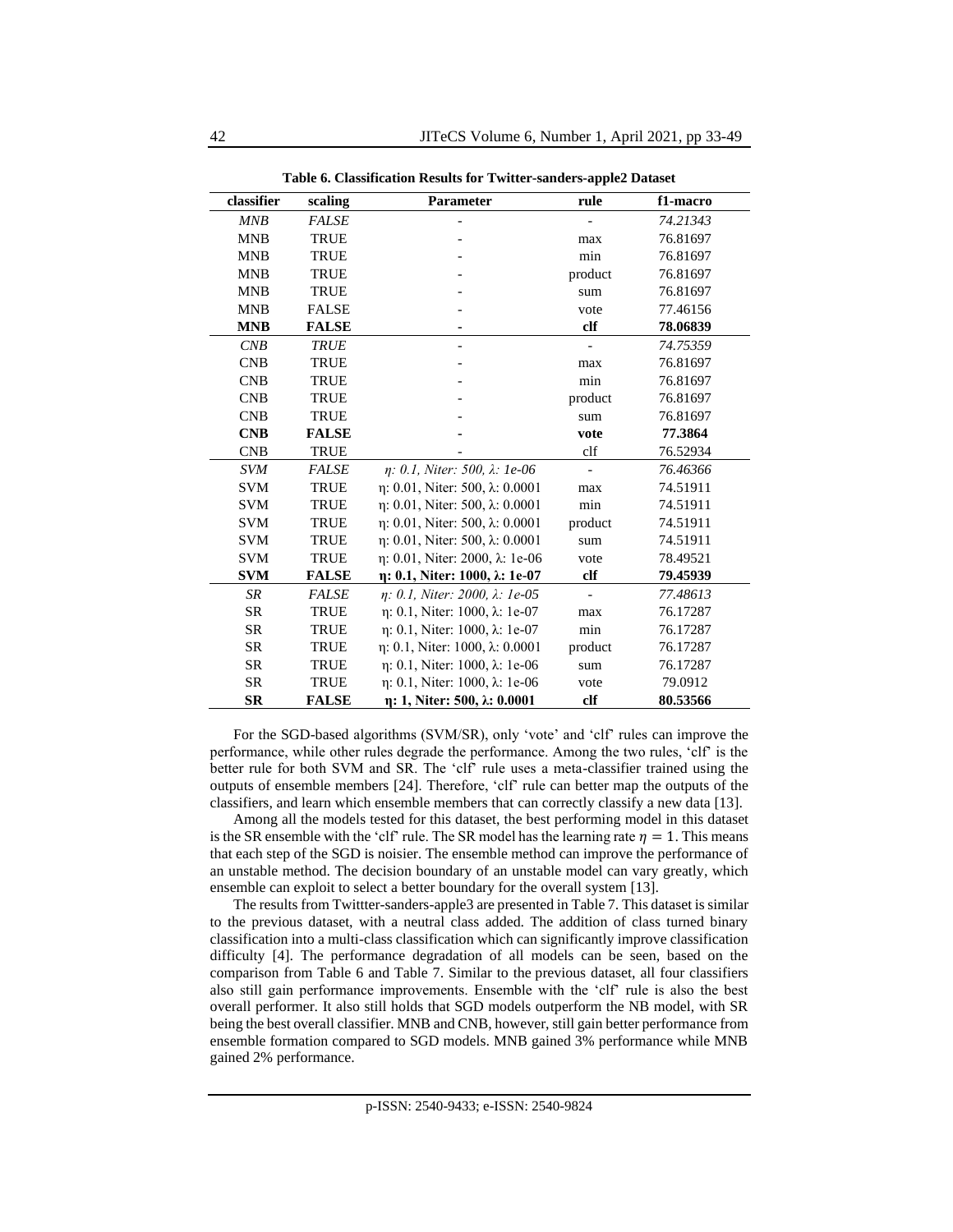<span id="page-10-0"></span>

| Table 7. Classification Results for Twitter-sanders-apple3 Dataset |              |                                                |               |          |  |
|--------------------------------------------------------------------|--------------|------------------------------------------------|---------------|----------|--|
| classifier                                                         | scaling      | Parameter                                      | Rule          | f1-macro |  |
| MNB                                                                | <b>FALSE</b> |                                                |               | 56.6087  |  |
| <b>MNB</b>                                                         | <b>FALSE</b> |                                                | Max           | 54.6941  |  |
| <b>MNB</b>                                                         | <b>FALSE</b> |                                                | Min           | 52.648   |  |
| <b>MNB</b>                                                         | <b>FALSE</b> |                                                | product       | 53.2478  |  |
| <b>MNB</b>                                                         | <b>FALSE</b> |                                                | Sum           | 53.8036  |  |
| <b>MNB</b>                                                         | <b>FALSE</b> |                                                | Vote          | 53.9041  |  |
| <b>MNB</b>                                                         | <b>FALSE</b> |                                                | <b>Clf</b>    | 59.7417  |  |
| CNB                                                                | <b>FALSE</b> |                                                |               | 57.3778  |  |
| <b>CNB</b>                                                         | <b>FALSE</b> |                                                | Max           | 56.3017  |  |
| <b>CNB</b>                                                         | <b>FALSE</b> |                                                | Min           | 55.7564  |  |
| CNB                                                                | <b>FALSE</b> |                                                | product       | 56.5984  |  |
| <b>CNB</b>                                                         | <b>FALSE</b> |                                                | Sum           | 56.2305  |  |
| <b>CNB</b>                                                         | <b>FALSE</b> |                                                | vote          | 55.018   |  |
| <b>CNB</b>                                                         | <b>FALSE</b> |                                                | clf           | 59.6351  |  |
| <b>SVM</b>                                                         | <b>FALSE</b> | η: 0.1, Niter: 500, λ: 1e-05                   | $\frac{1}{2}$ | 59.6766  |  |
| <b>SVM</b>                                                         | TRUE         | $\eta$ : 0.01, Niter: 2000, $\lambda$ : 0.0001 | max           | 56.6346  |  |
| <b>SVM</b>                                                         | <b>TRUE</b>  | η: 0.01, Niter: 1000, λ: 1e-07                 | min           | 54.0625  |  |
| <b>SVM</b>                                                         | <b>FALSE</b> | η: 0.01, Niter: 2000, λ: 1e-06                 | product       | 56.5514  |  |
| <b>SVM</b>                                                         | <b>FALSE</b> | η: 0.01, Niter: 2000, λ: 0.0001                | sum           | 56.624   |  |
| <b>SVM</b>                                                         | <b>TRUE</b>  | η: 0.01, Niter: 2000, λ: 1e-06                 | vote          | 55.6816  |  |
| <b>SVM</b>                                                         | <b>FALSE</b> | η: 0.1, Niter: 1000, λ: 1e-06                  | clf           | 60.8156  |  |
| SR                                                                 | <b>TRUE</b>  | $\eta$ : 1, Niter: 500, $\lambda$ : 0.0001     |               | 60.5888  |  |
| <b>SR</b>                                                          | <b>TRUE</b>  | η: 0.1, Niter: 1000, λ: 1e-05                  | max           | 57.3792  |  |
| <b>SR</b>                                                          | <b>TRUE</b>  | $\eta$ : 0.1, Niter: 1000, $\lambda$ : 0.0001  | min           | 55.0442  |  |
| <b>SR</b>                                                          | <b>FALSE</b> | η: 0.1, Niter: 1000, λ: 1e-06                  | product       | 56.521   |  |
| <b>SR</b>                                                          | <b>FALSE</b> | $\eta$ : 0.1, Niter: 1000, $\lambda$ : 0.0001  | sum           | 56.4584  |  |
| <b>SR</b>                                                          | <b>FALSE</b> | $\eta$ : 0.1, Niter: 1000, $\lambda$ : 0.0001  | vote          | 56.0154  |  |
| <b>SR</b>                                                          | <b>FALSE</b> | $\eta$ : 1, Niter: 500, $\lambda$ : 0.0001     | $_{\rm clf}$  | 61.2447  |  |

Reiza Adi Cahya et al., Comparison of Bagging Ensemble... 43

**Table 7. Classification Results for Twitter-sanders-apple3 Dataset**

Unlike the Twittter-sanders-apple2 dataset, however, all other rules degrade the performance of the base classifier, including the 'vote' rule that was able to improve the base model in the Twittter-sanders-apple2 dataset. The improvement in the best model is also lower than the Twittter-sanders-apple2 dataset. The SR ensemble gained a 3% improvement from the base model on the Twittter-sanders-apple2 dataset, whereas it is only 0.7% improvement on the Twittter-sanders-apple3 dataset.

The third result is Testdata-manual dataset i[n Table 8.](#page-11-0) This is a fairly balanced dataset with only IR of 1.30, based on [Table 2.](#page-6-0) The results for the Testdata-manual dataset are presented in [Table 8.](#page-11-0) The result shows that ensemble models generally degrade the performance of the base classifier, regardless of the rule. The only exception is the SR model. The SplitBal scheme split the majority class into multiple partitions to balance the majority and minority classes [14]. However, when the dataset is more balanced like the Testdata-manual dataset, this will lead to fewer majority class samples in each classifier. As the sample decreases, the generalization ability also degrades. In the case of the Testdatamanual dataset, the majority class 'positive' is divided from 180 samples into 90 samples for each classifier. Trends from Twitter-sanders-apple2 and Twitter-sanders-apple3 datasets still apply to this dataset. NB models perform worse than SGD models. SR once again is the best model. The parameter of SR is also the same, i.e. learning rate  $\eta = 1$ , number of iterations *Niter* = 500, and regularization parameter  $\lambda = 0.0001$ . Ensembled SR is also even able to improve the performance of base SR although the improvement is only 1%.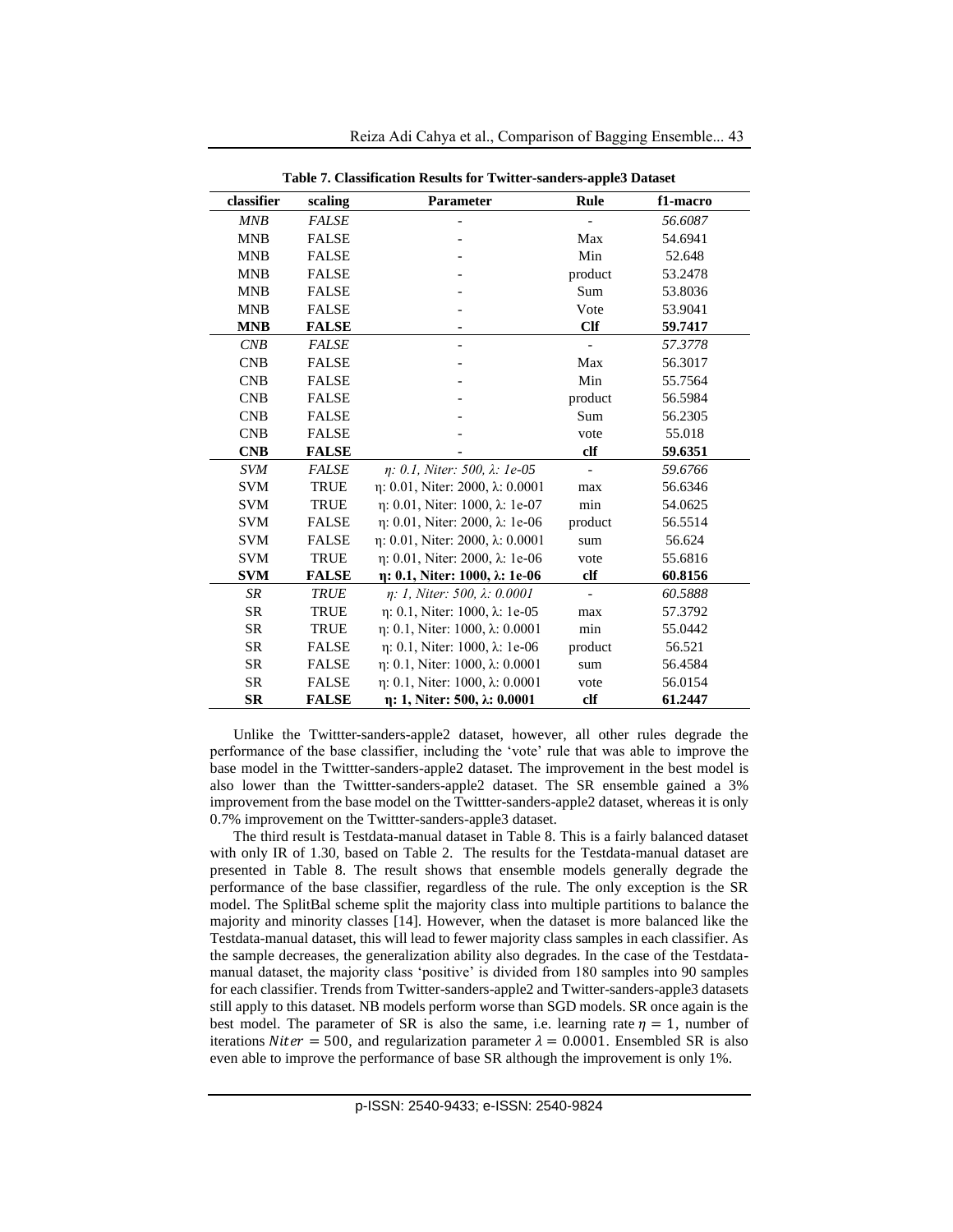<span id="page-11-0"></span>**classifier scaling parameter rule f1-macro** *MNB FALSE - - 62.2455* MNB FALSE - max 60.5493 MNB FALSE - min 59.5383 MNB FALSE - product 60.297 MNB FALSE - sum 60.2881 MNB FALSE - vote 55.5382 MNB FALSE - clf 62.1199 *CNB FALSE - - 62.8633* CNB FALSE - max 60.7403 CNB FALSE - min 60.639 CNB TRUE - product 61.0123 CNB TRUE - sum 60.7535 CNB FALSE - vote 56.4198 CNB FALSE - clf 61.4414 *SVM FALSE η: 0.1, Niter: 500, λ: 1e-06 - 65.6313* SVM TRUE η: 0.1, Niter: 500, λ: 0.0001 max 64.1782 SVM TRUE η: 0.1, Niter: 1000, λ: 0.0001 min 62.5893 SVM TRUE η: 0.1, Niter: 1000, λ: 0.0001 product 63.8692 SVM TRUE η: 0.1, Niter: 500, λ: 1e-05 sum 64.1523 SVM FALSE η: 0.001, Niter: 1000, λ: 1e-05 vote 58.571 SVM FALSE η: 0.1, Niter: 1000, λ: 1e-06 clf 65.4368 *SR TRUE η: 1, Niter: 2000, λ: 0.0001 - 65.1994* SR TRUE η: 1, Niter: 500, λ: 1e-06 max 64.7618 SR FALSE η: 1, Niter: 1000, λ: 1e-05 min 63.3023 SR TRUE η: 1, Niter: 1000, λ: 1e-05 product 63.693 SR TRUE  $\eta$ : 1, Niter: 1000,  $\lambda$ : 1e-06 sum 64.1649 SR FALSE η: 0.01, Niter: 2000, λ: 0.0001 vote 59.2455 **SR TRUE η: 1, Niter: 500, λ: 0.0001 clf 66.1684**

**Table 8. Classification Results for Testdata-manual Dataset**

For the Airline dataset, the result is presented i[n Table 9.](#page-12-0) The Airline dataset has an IR of 3.89, which means that the majority class samples are adequately distributed into each ensemble member. Even though the Airline dataset has approximately 15 times more data than, the result shows a similar trend to the Twitter-sanders-apple3 dataset, with.IR of 3.14. In the Airline dataset, all base methods are improved by the ensemble with 'clf' rule, although other rules also decrease the performance. The preferred model is still the SR model, followed by SVM, and then by the two NB models. The improvement is also lower. MNB and SVM gained 2% improvement, while CNB and SR models gained 1% or less improvement.

The last experiment is the Self-driving dataset with highly-imbalanced distribution with IR of 38.59. The results are presented in [Table 10.](#page-13-0) The minority class only has 110 samples, compared to 4245 samples of the majority class. This dataset has the lowest F1-macro of all datasets. Also, almost all base classifier models have higher performance than the ensembled models. The only exception is the ensembled MNB model which performed better than the base MNB model. However, the ensembled MNB model is also comparatively worse than other base classifier models. As Self-driving is highly imbalanced, the number of ensemble members is also large [14]. This can lead to a suboptimal combination of decisions. The probability of a worse-performing classifier affecting the overall decision is also higher.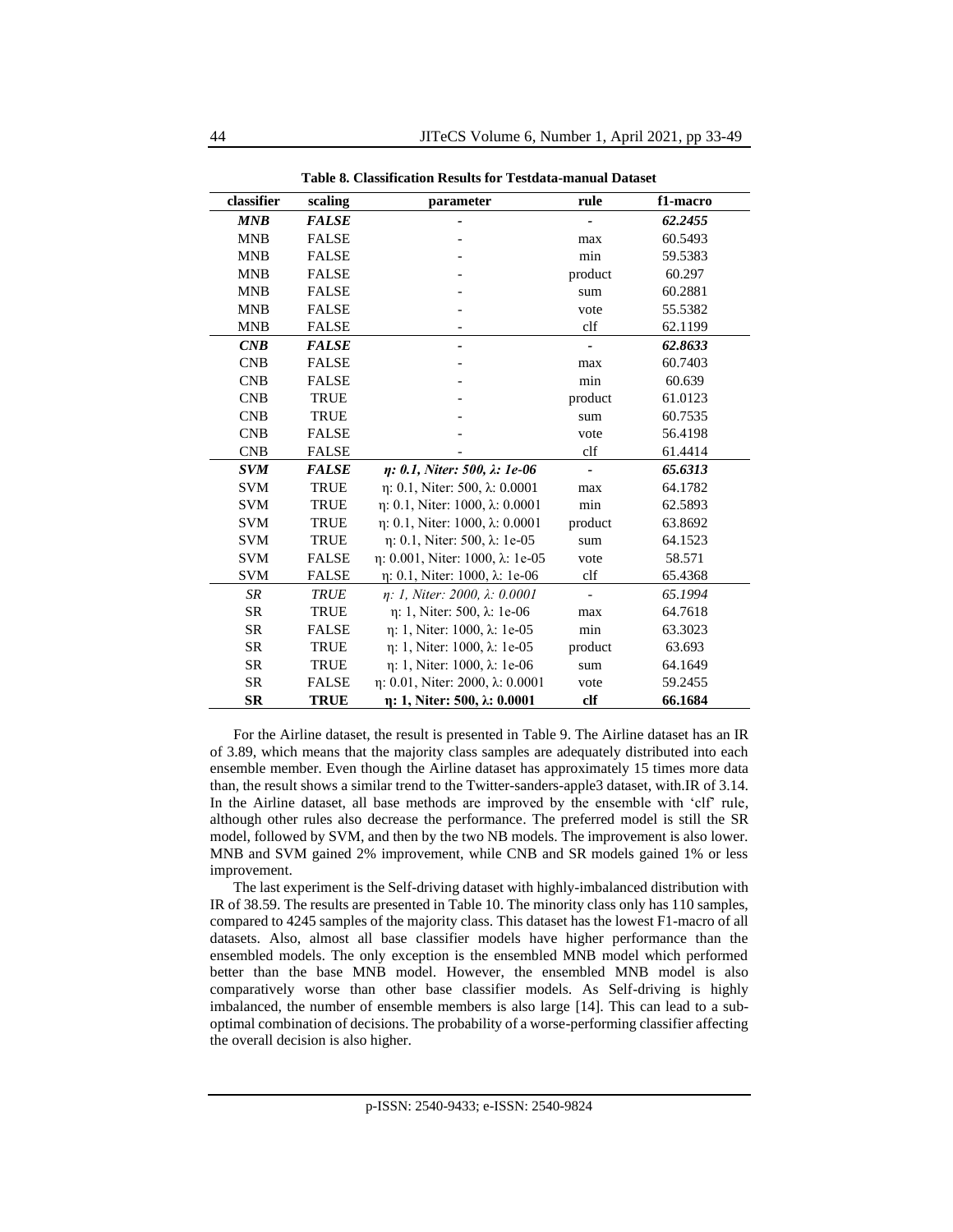<span id="page-12-0"></span>

|            | Table 9. Classification Results for Airline Dataset |                                               |              |          |  |
|------------|-----------------------------------------------------|-----------------------------------------------|--------------|----------|--|
| classifier | scaling                                             | parameter                                     | rule         | f1-macro |  |
| MNB        | <b>FALSE</b>                                        |                                               |              | 64.2757  |  |
| <b>MNB</b> | <b>FALSE</b>                                        |                                               | max          | 65.3538  |  |
| <b>MNB</b> | <b>FALSE</b>                                        |                                               | min          | 64.8329  |  |
| <b>MNB</b> | <b>FALSE</b>                                        |                                               | product      | 65.2236  |  |
| <b>MNB</b> | <b>FALSE</b>                                        |                                               | sum          | 65.5195  |  |
| <b>MNB</b> | <b>FALSE</b>                                        |                                               | vote         | 63.7973  |  |
| <b>MNB</b> | <b>FALSE</b>                                        | ٠                                             | clf          | 66.7791  |  |
| CNB        | <b>FALSE</b>                                        |                                               |              | 64.7696  |  |
| <b>CNB</b> | <b>FALSE</b>                                        |                                               | max          | 64.8327  |  |
| <b>CNB</b> | <b>FALSE</b>                                        |                                               | min          | 64.5059  |  |
| <b>CNB</b> | <b>FALSE</b>                                        |                                               | product      | 65.1154  |  |
| <b>CNB</b> | <b>FALSE</b>                                        |                                               | sum          | 65.1397  |  |
| <b>CNB</b> | <b>FALSE</b>                                        |                                               | vote         | 63.856   |  |
| <b>CNB</b> | <b>FALSE</b>                                        |                                               | $_{\rm clf}$ | 65.2419  |  |
| <b>SVM</b> | <b>TRUE</b>                                         | $\eta$ : 1, Niter: 500, $\lambda$ : 0.0001    |              | 66.5517  |  |
| <b>SVM</b> | <b>TRUE</b>                                         | η: 0.1, Niter: 2000, λ: 0.0001                | max          | 65.6016  |  |
| <b>SVM</b> | <b>FALSE</b>                                        | $\eta$ : 0.1, Niter: 1000, $\lambda$ : 1e-07  | min          | 64.9473  |  |
| <b>SVM</b> | <b>FALSE</b>                                        | η: 0.1, Niter: 2000, λ: 0.0001                | product      | 66.1497  |  |
| <b>SVM</b> | <b>FALSE</b>                                        | η: 0.1, Niter: 2000, λ: 1e-06                 | sum          | 66.2155  |  |
| <b>SVM</b> | <b>TRUE</b>                                         | η: 0.1, Niter: 1000, λ: 0.0001                | vote         | 65.1762  |  |
| <b>SVM</b> | <b>TRUE</b>                                         | $\eta$ : 0.1, Niter: 2000, $\lambda$ : 0.0001 | clf          | 67.5549  |  |
| <b>SR</b>  | <b>TRUE</b>                                         | $\eta$ : 1, Niter: 2000, $\lambda$ : 0.0001   |              | 66.827   |  |
| <b>SR</b>  | <b>TRUE</b>                                         | η: 1, Niter: 2000, λ: 0.0001                  | max          | 65.9654  |  |
| <b>SR</b>  | <b>FALSE</b>                                        | η: 1, Niter: 2000, λ: 0.0001                  | min          | 65.1886  |  |
| <b>SR</b>  | <b>FALSE</b>                                        | η: 1, Niter: 1000, λ: 0.0001                  | product      | 66.1923  |  |
| <b>SR</b>  | <b>FALSE</b>                                        | η: 1, Niter: 1000, λ: 0.0001                  | sum          | 66.1985  |  |
| <b>SR</b>  | <b>TRUE</b>                                         | η: 1, Niter: 1000, λ: 0.0001                  | vote         | 65.3042  |  |
| <b>SR</b>  | <b>FALSE</b>                                        | η: 1, Niter: 2000, λ: 0.0001                  | $_{\rm clf}$ | 67.6953  |  |

Reiza Adi Cahya et al., Comparison of Bagging Ensemble... 45

**Table 9. Classification Results for Airline Dataset**

Based on classification results from five datasets, the ensemble of the SR model is the overall best classifier. Ensembled SR with the 'clf' rule can score the highest in four of five datasets, while the one dataset is best classified with base SR model. All SR models also have learning rate  $\eta = 1$ , with a varying number of iterations and regularization.

#### **4.2 Running Time**

After comparing classification results, the training time is compared. The average training time for each model is presented in [Fig. 5.](#page-14-0) The training time of the ensemble depends on the number of classifiers and the type of the classifier itself. NB models only require one pass of the dataset to train the model, and therefore only have training time in the order milliseconds. Even when training multiple classifiers, the NB ensemble is comparatively much faster to train compared to SVM/SR ensembles.

For SGD models (SVM/SR), the training time primarily depends on the number of iterations. As can be seen i[n Fig. 5,](#page-14-0) more iterations lead to longer training time. The training time is also dependent on the number of classifiers in the ensemble. The number of classifiers in the SplitBal method equals the imbalance rate (IR) of the dataset [14] e.g., a dataset with IR of 4 will be trained using an ensemble of 4 classifiers. The training time, however, depends less on the size of the dataset. The use of the sparse data format ensures that training time is less dependent on the number of training samples. For example, the Airline dataset has 29 times more data than Twitter-sanders-apple2 but only takes 3 times longer to train a 2000 iterations SR ensemble with twice more classifiers.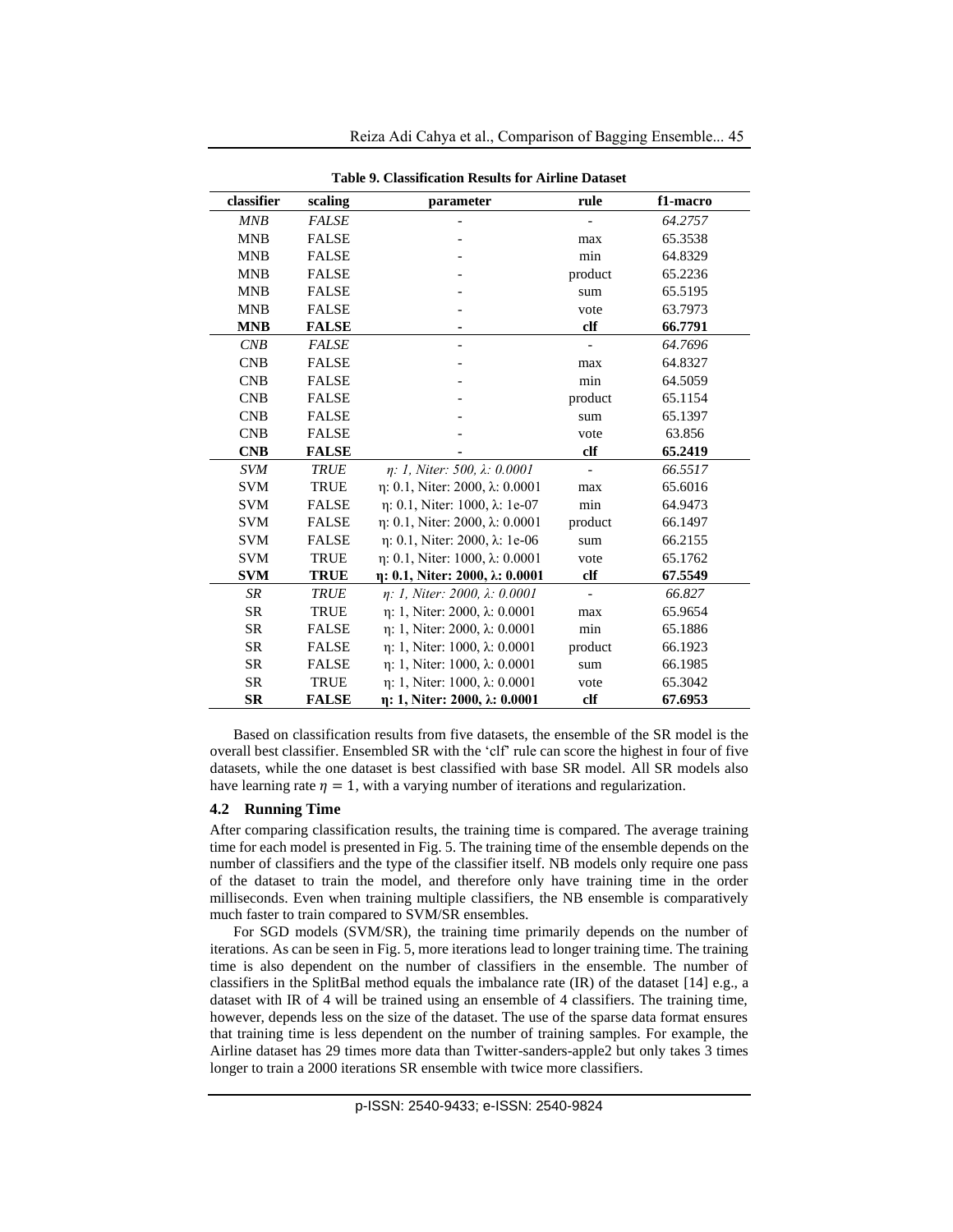<span id="page-13-0"></span>**classifier scaling parameter rule f1-macro** *MNB FALSE - - 26.9179* MNB FALSE - max 29.0699 MNB TRUE - min 15.8256 MNB TRUE - product 16.8531 MNB FALSE - sum 18.7872 MNB FALSE - vote 20.3371 **MNB TRUE - clf 30.7036** *CNB FALSE - - 31.4554* CNB TRUE - max 27.8036 CNB FALSE - min 21.5052 CNB TRUE - product 21.6114 CNB FALSE - sum 22.453 CNB TRUE - vote 22.6131 CNB FALSE - clf 31.0813 *SVM TRUE η: 0.1, Niter: 2000, λ: 1e-07 - 34.2339* SVM TRUE η: 0.1, Niter: 500, λ: 0.0001 max 29.7208 SVM TRUE η: 0.01, Niter: 1000, λ: 0.0001 min 18.6483 SVM TRUE η: 0.001, Niter: 1000, λ: 0.0001 product 23.8085 SVM TRUE η: 0.001, Niter: 1000, λ: 1e-07 sum 24.1977 SVM TRUE η: 0.01, Niter: 1000, λ: 1e-05 vote 23.3882 SVM TRUE η: 0.1, Niter: 2000, λ: 0.0001 clf 32.879 *SR TRUE η: 1, Niter: 2000, λ: 1e-05 - 34.441* SR TRUE η: 1, Niter: 500, λ: 1e-05 max 30.13 SR TRUE η: 0.1, Niter: 500, λ: 1e-05 min 19.1068 SR TRUE η: 0.01, Niter: 500, λ: 0.0001 product 22.9776 SR TRUE η: 0.01, Niter: 500, λ: 1e-05 sum 23.3909 SR TRUE η: 0.01, Niter: 1000, λ: 1e-05 vote 23.0567 SR TRUE η: 1, Niter: 1000, λ: 0.0001 clf 33.4769

**Table 10. Classification Results for Self-driving Dataset**

Although training does not take more than 10 seconds on the most dataset, the cost of the training SVM/SR ensembles is the most noticeable on self-driving because of the IR of 39. It takes almost 60 seconds to train the whole ensemble. This means that 4-fold crossvalidation will last for 4 minutes to test a single parameter combination. This leads to a very long time to find optimal parameters. Additionally, the best ensemble model does not outperform the base model, and performing a grid search on the base model is much faster. Testing time is not reported in this research. Testing unknown data samples with ensemble only takes time in the order of milliseconds. Unlike training process that involves iterative process (for SVM/SR), testing only involves one non-iterative process. As mentioned, the use of sparse data format ensures efficiency. This also means that the testing time for each rule is not compared, as the ensemble can use all rule without re-training.

# **5. Conclusions**

In this research, a comparison of the ensemble model to find the most suitable method for classifying various datasets is performed. The ensemble models compared are 'max', 'min', 'product', 'vote', 'sum', and 'clf' models. Four base classifiers, Multinomial NB, Complement NB, Support Vector Machine, and Softmax Regression are compared to see the effect on the resulting ensemble model. The ensembles models are then tested on five datasets with different characteristics in the number of data and the imbalanced ratio.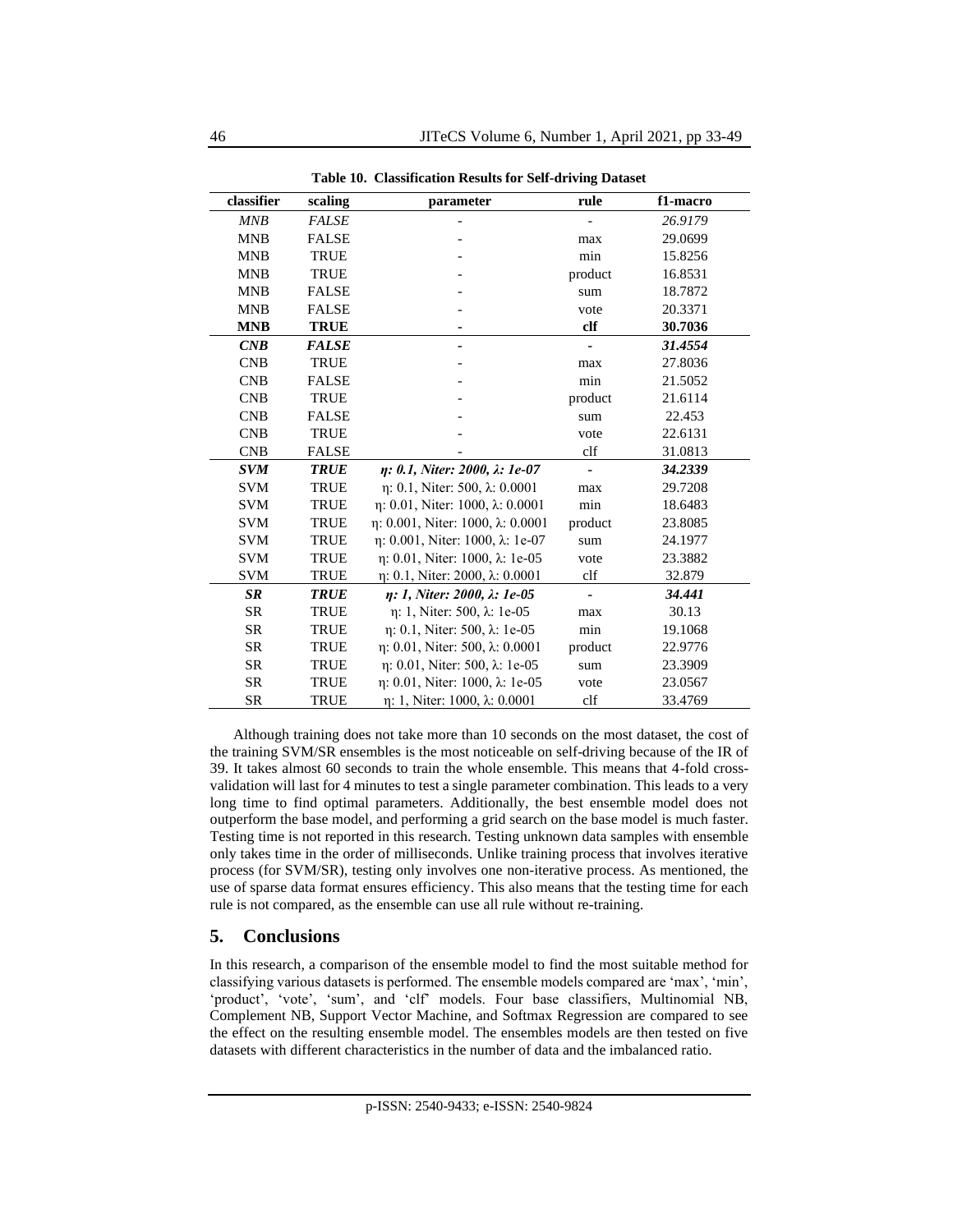

**Fig. 5 Training Time Comparison for Each Dataset**

<span id="page-14-0"></span>From experimental results, it is found that 'clf' (using meta-classifier to combine the results of the ensemble members) rule is the most consistent in improving the base classifier. 'max' and 'vote' rules can improve the base classifier in some datasets. However, other rules degrade the base classifier in most cases. As the classifier of choice, Softmax Regression is the best performing classifier in all datasets. Ensembled Softmax classifier is also the best model in all but one dataset. From this, it can be concluded that the ensemble model with the 'clf' rule can improve the performance of the base classifier.

For future researches, datasets with highly-imbalanced data such as self-driving can be observed. Additionally, the ensemble method that assigns weight to each classifier can be used. There are several ways to perform weighting, such as evolutionary algorithm-based weighting. There is also the need to build an efficient ensemble, as it can be very time consuming to perform an ensemble of certain classifiers such as Support Vector Machine and Softmax Regression.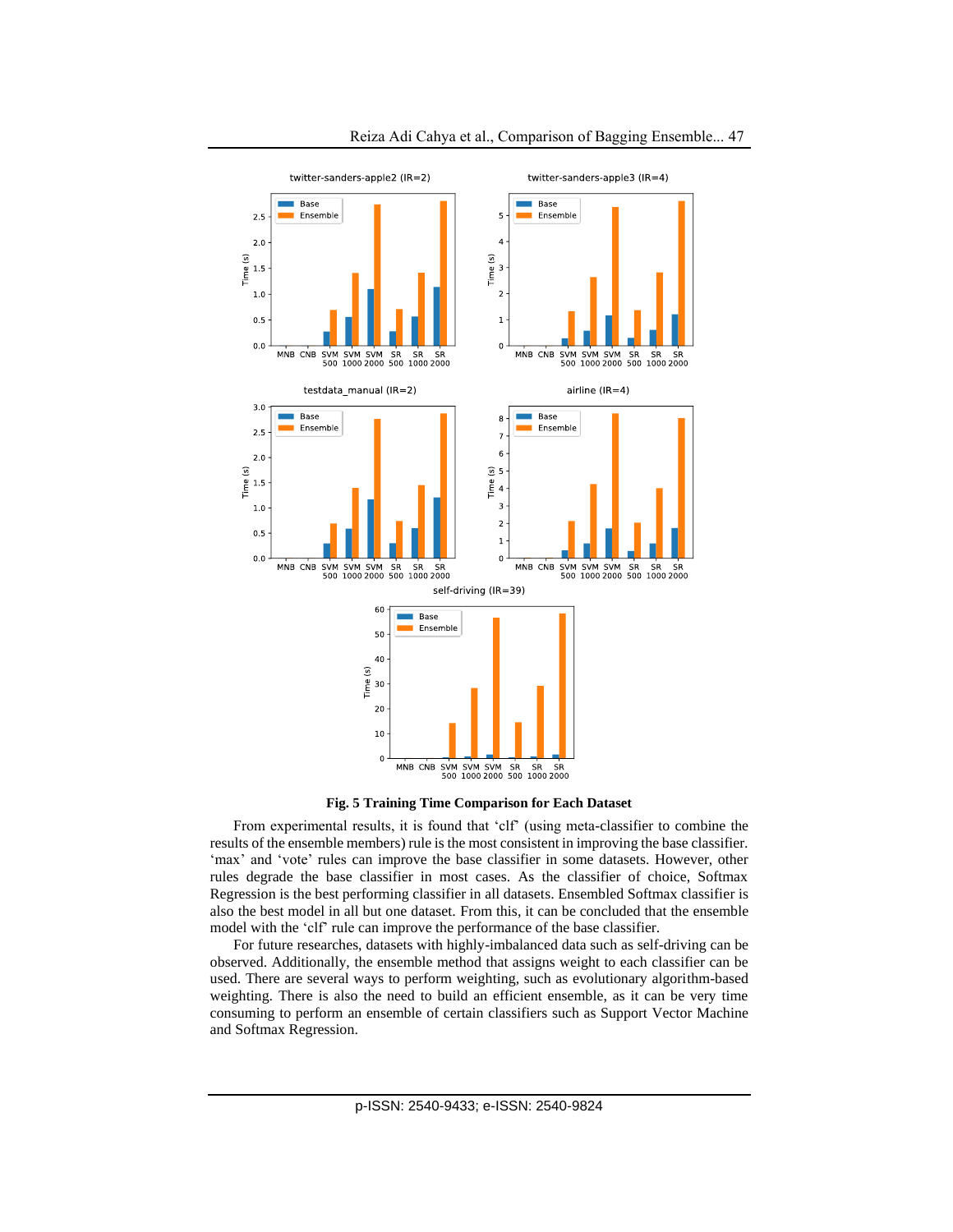# **References**

- 1. M. S. Akhtar, D. Gupta, A. Ekbal, and P. Bhattacharyya, "Feature selection and ensemble construction: A two-step method for aspect based sentiment analysis," *Knowledge-Based Syst.*, vol. 125, pp. 116–135, 2017.
- 2. B. Liu, "Sentiment analysis and opinion mining," *Synth. Lect. Hum. Lang. Technol.*, vol. 5, no. 1, pp. 1–167, 2012.
- 3. Y. Zhang *et al.*, "Does deep learning help topic extraction? A kernel k-means clustering method with word embedding," *J. Informetr.*, vol. 12, no. 4, pp. 1099–1117, 2018.
- 4. G. Haixiang, L. Yijing, J. Shang, G. Mingyun, H. Yuanyue, and G. Bing, "Learning from class-imbalanced data: Review of methods and applications," *Expert Syst. Appl.*, vol. 73, pp. 220–239, 2017.
- 5. L. Muflikhah and D. J. Haryanto, "High performance of polynomial kernel at SVM Algorithm for sentiment analysis," *J. Inf. Technol. Comput. Sci.*, vol. 3, no. 2, pp. 194–201, 2018.
- 6. M. Z. Sarwani and W. F. Mahmudy, "Campus Sentiment Analysis E-Complaint Using Probabilistic Neural Network Algorithm," *J. Ilm. Kursor*, vol. 8, no. 3, 2016.
- 7. I. Guyon and A. Elisseeff, "An introduction to variable and feature selection," *J. Mach. Learn. Res.*, vol. 3, no. Mar, pp. 1157–1182, 2003.
- 8. N. Burns, Y. Bi, H. Wang, and T. Anderson, "Sentiment Analysis of Customer Reviews: Balanced versus Unbalanced Datasets BT - Knowledge-Based and Intelligent Information and Engineering Systems," 2011, pp. 161–170.
- 9. L. Yijing, G. Haixiang, L. Xiao, L. Yanan, and L. Jinling, "Adapted ensemble classification algorithm based on multiple classifier system and feature selection for classifying multiclass imbalanced data," *Knowledge-Based Syst.*, vol. 94, pp. 88–104, 2016.
- 10. N. V Chawla, K. W. Bowyer, L. O. Hall, and W. P. Kegelmeyer, "SMOTE: synthetic minority over-sampling technique," *J. Artif. Intell. Res.*, vol. 16, pp. 321–357, 2002.
- 11. M. A. Tahir, J. Kittler, K. Mikolajczyk, and F. Yan, "A multiple expert approach to the class imbalance problem using inverse random under sampling," in *International Workshop on Multiple Classifier Systems*, 2009, pp. 82–91.
- 12. S. H. Khan, M. Hayat, M. Bennamoun, F. A. Sohel, and R. Togneri, "Cost-sensitive learning of deep feature representations from imbalanced data," *IEEE Trans. neural networks Learn. Syst.*, vol. 29, no. 8, pp. 3573–3587, 2017.
- 13. R. Polikar, "Ensemble based systems in decision making," *IEEE Circuits Syst. Mag.*, vol. 6, no. 3, pp. 21–45, 2006.
- 14. Z. Sun, Q. Song, X. Zhu, H. Sun, B. Xu, and Y. Zhou, "A novel ensemble method for classifying imbalanced data," *Pattern Recognit.*, vol. 48, no. 5, pp. 1623–1637, 2015.
- 15. L. Jiang, C. Li, S. Wang, and L. Zhang, "Deep feature weighting for naive Bayes and its application to text classification," *Eng. Appl. Artif. Intell.*, vol. 52, pp. 26–39, 2016.
- 16. D. M. Diab and K. M. El Hindi, "Using differential evolution for fine tuning naïve Bayesian classifiers and its application for text classification," *Appl. Soft Comput.*, vol. 54, pp. 183– 199, 2017.
- 17. L. Jiang, L. Zhang, C. Li, and J. Wu, "A correlation-based feature weighting filter for Naive Bayes," *IEEE Trans. Knowl. Data Eng.*, vol. 31, no. 2, pp. 201–213, 2019.
- 18. R. A. Cahya and F. A. Bachtiar, "Weakening Feature Independence of Naïve Bayes Using Feature Weighting and Selection on Imbalanced Customer Review Data," in *2019 5th International Conference on Science in Information Technology (ICSITech)*, 2019, pp. 182– 187.
- 19. M. N. Injadat, F. Salo, and A. B. Nassif, "Data mining techniques in social media: A survey," *Neurocomputing*, vol. 214, pp. 654–670, 2016.
- 20. M. Jiang *et al.*, "Text classification based on deep belief network and softmax regression," *Neural Comput. Appl.*, vol. 29, no. 1, pp. 61–70, 2018.
- 21. Q. Jiang, W. Wang, X. Han, S. Zhang, X. Wang, and C. Wang, "Deep Feature Weighting In Naive Bayes For Chinese Text Classification," in *Proceedings of CCIS2016*, 2016, pp. 1–5.
- 22. A. C. Pandey, D. S. Rajpoot, and M. Saraswat, "Twitter sentiment analysis using hybrid